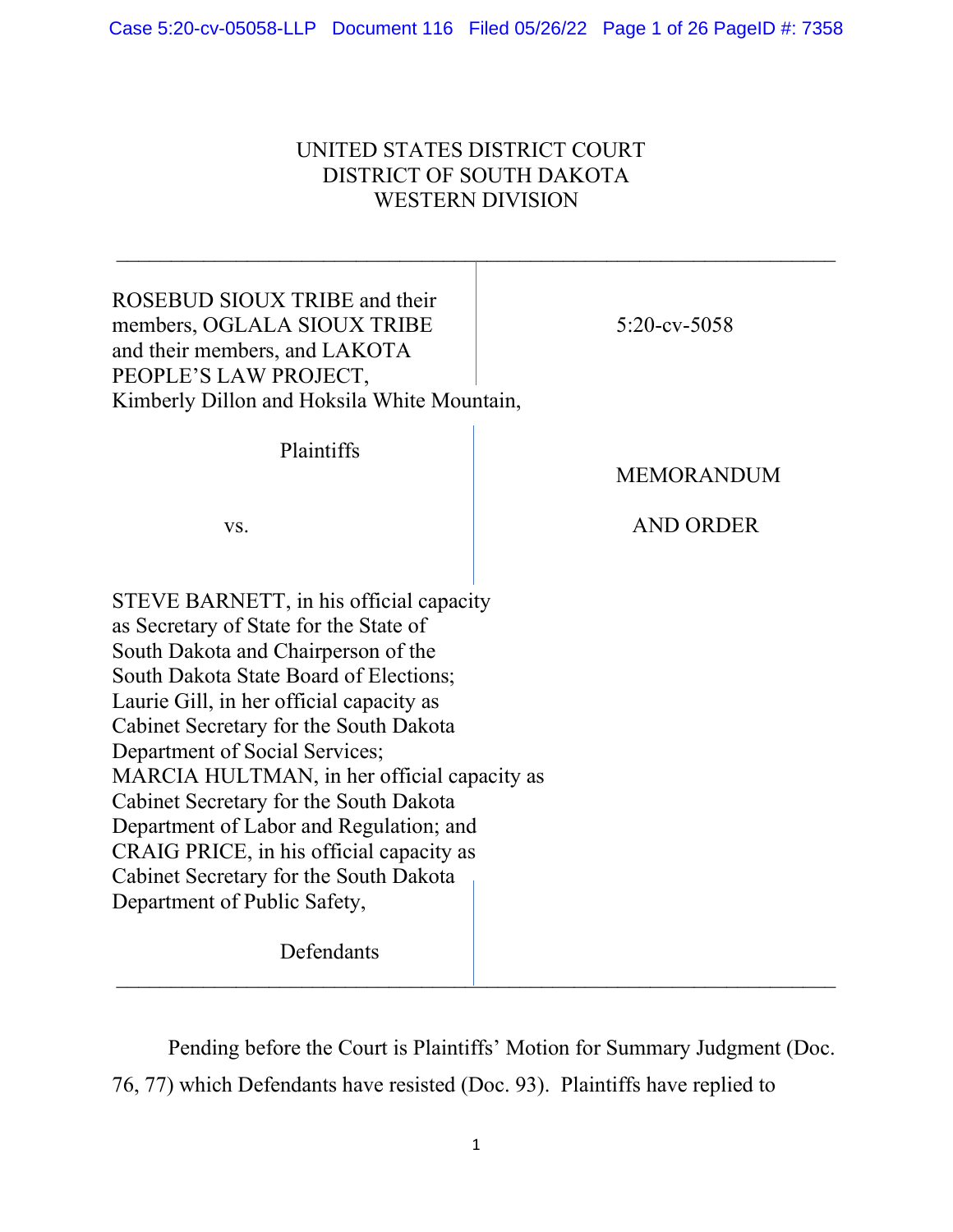Defendants' response (Doc. 99). The United States has filed a Statement of Interest (Doc. 113). Having considered the filings of the parties, including the statement of uncontested facts from Plaintiff and response from Defendant, the Court grants the motion in part and denies the motion in part.

### **BACKGROUND**

The National Voter Registration Act has a number of goals, and among them, it seeks "to establish procedures that will increase the number of eligible citizens who register to vote in elections for Federal office…." 52 U.S.C. § 20501. To achieve this goal, the statute includes requirements to allow prospective voters to register to vote in conjunction with applying for a driver's license, 52 U.S.C. § 20504, and applying for public assistance and assistance for people with disabilities. 52 U.S.C. § 20506(a)(2). The statute sets forth a detailed list of services that voter registration agencies must provide to individuals in conjunction with registering to vote, 52 U.S.C. § 20506, and the gist of Plaintiffs' Complaint is that the State of South Dakota has failed to comply with the statutory requirements. (Doc. 44).

The process to challenge a state's implementation of and adherence to the NVRA's requirements appears at 52 U.S.C. § 20510. The initial step in the process requires notice to the State election officer of purported deficiencies in the state's implementation of the NVRA to enable the state to correct any such deficiencies. 52 U.S.C. § 20510(b)(1). See, e.g., *Scott v. Schedler*, 771 F.3d 831,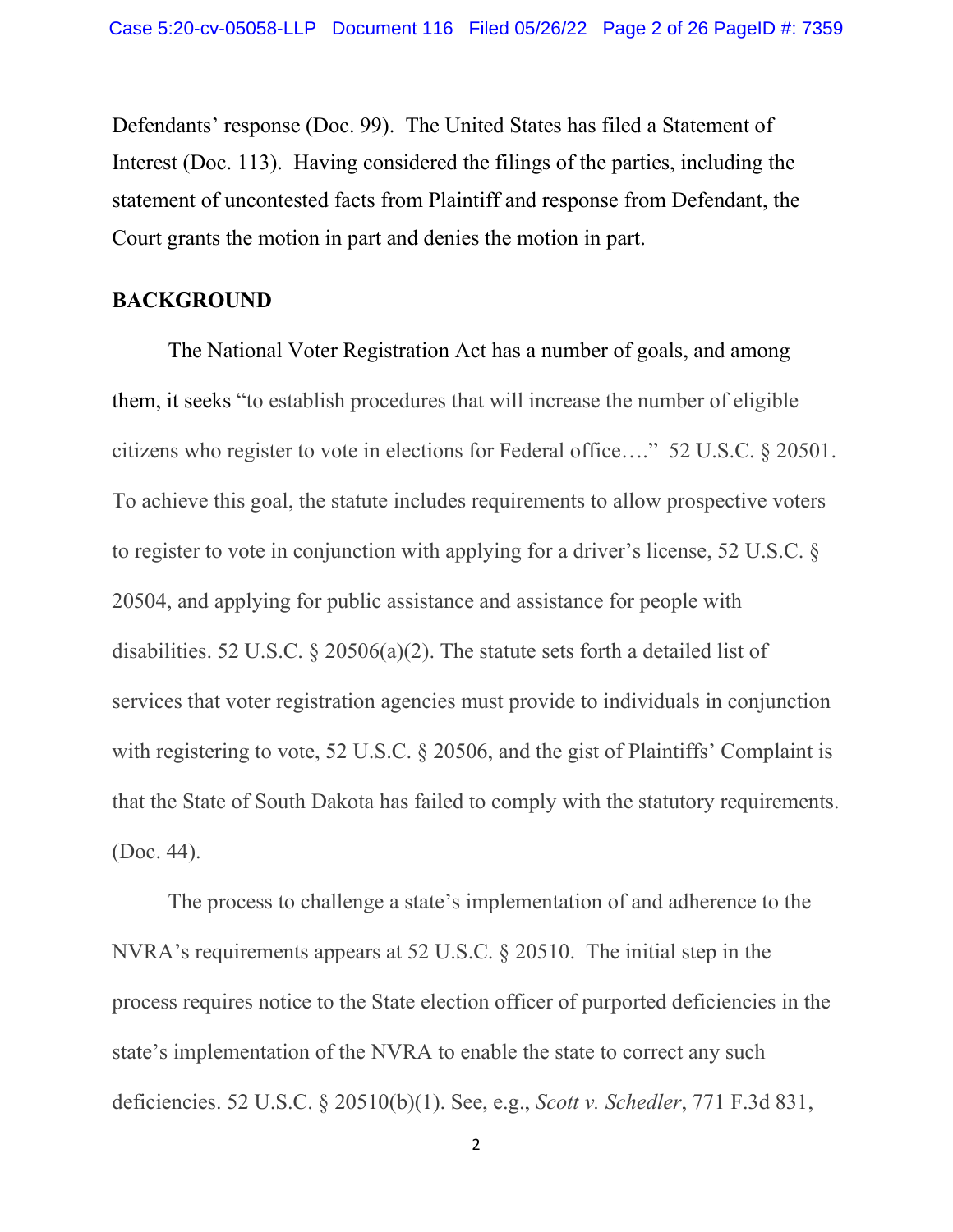836 (5th Cir. 2014); *Assn. of Cmty. Orgs. For Reform Now v. Miller*, 129 F.3d 833, 838 (6th Cir. 1997); *Black Voters Matter Fund v. Raffensberger*, 508 F. Supp. 3d 1283, 1293 (N.D. Ga. 2020); *True the Vote v. Hosemann*, 43 F. Supp. 3d 693, 716 (S.D. Miss. 2014). A timeframe for correction of the alleged violation is set out in the statute, and a person aggrieved by the response may file suit thereafter. 52 U.S.C.  $\S 20510(b)(2)$  and (3).

In this case, attorneys for the Native American Rights Fund and DEMOS submitted a letter dated May 20, 2020, to Secretary of State Barnett on behalf of the Rosebud Sioux Tribe and its members, the Oglala Sioux Tribe and its members, Four Directions, and "others similarly situated." (Doc. 44-1). The letter set forth numerous examples of alleged violations of the NVRA by the Department of Social Services, Department of Public Safety, and Department of Labor and Regulation, all allegedly under the supervision of the Secretary of State with respect to the NVRA. Id. The Secretary of State responded (Doc. 47, ¶ 7), and Plaintiffs responded in turn on June 26, 2020 (Doc. 44, ¶ 6). Defendants did not respond further (Doc. 47, ¶ 7). The original Plaintiffs filed suit on Sept 16, 2020 (Doc. 1). On February 22, 2021, Plaintiff Four Directions' claims were dismissed by stipulation (Doc. 31). Plaintiffs filed an amended complaint on August 10, 2021, which among other things replaced Four Directions with Lakota People's Law Project and added Kimberly Dillon and Hoksila White Mountain as Plaintiffs.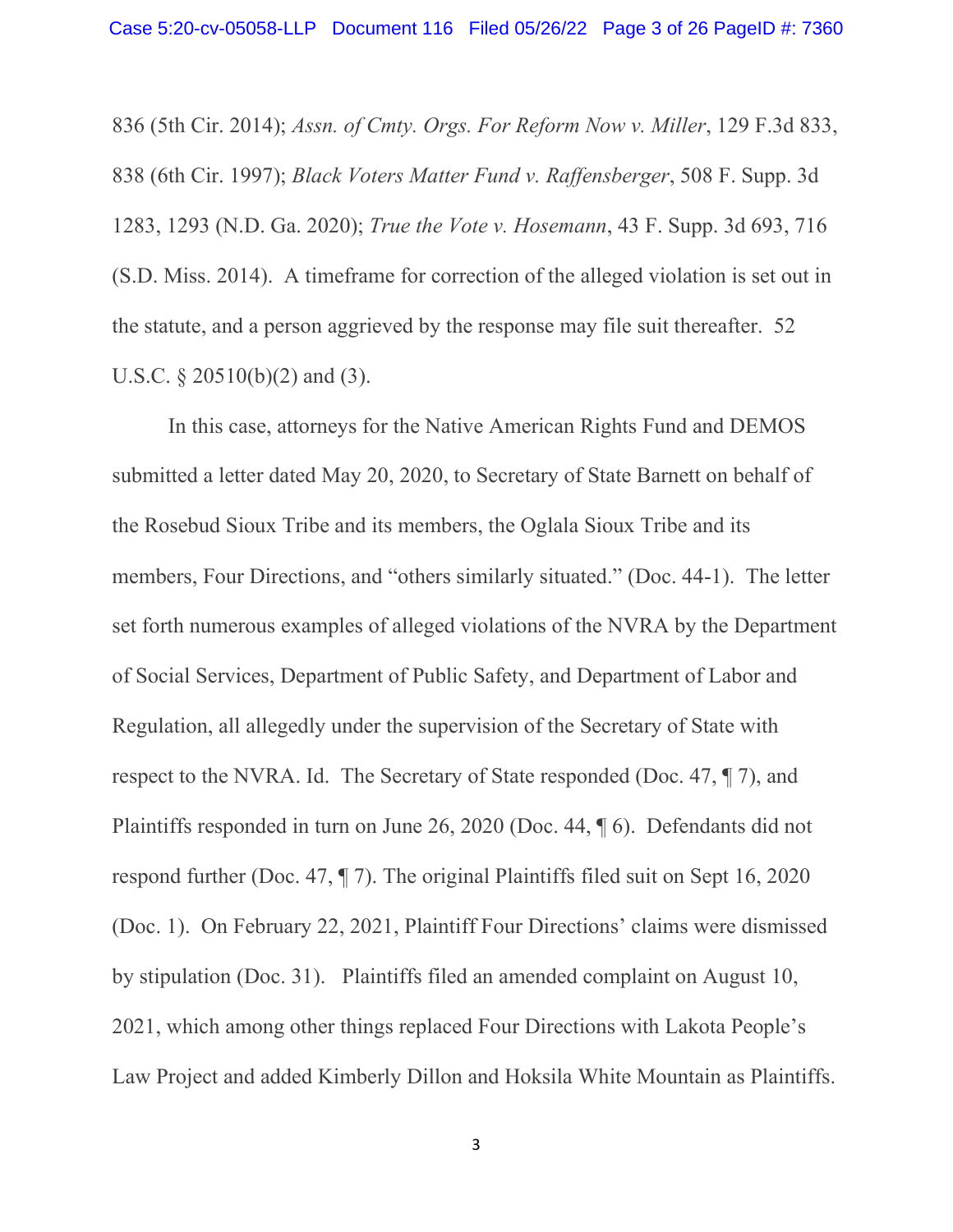(Doc. 44). The Defendants did not file an objection. (Doc. 43). Subsequently Defendants filed a Motion to Dismiss (Doc. 73), which Plaintiffs resisted (Doc. 92). Plaintiffs filed a Motion for Summary Judgment (Doc. 76) which Defendants resisted (Doc. 93).

#### **LEGAL STANDARD—SUMMARY JUDGMENT**

According to Rule 56(c) of the Federal Rules of Civil [Procedure,](https://1.next.westlaw.com/Link/Document/FullText?findType=L&pubNum=1000600&cite=USFRCPR56&originatingDoc=I1359932a103911dcb035bac3a32ef289&refType=RB&originationContext=document&transitionType=DocumentItem&ppcid=dd3ef288e86b4b798573d9d3b6505a05&contextData=(sc.Search)#co_pp_4b24000003ba5) summary judgment shall be entered "if the pleadings, depositions, answers to interrogatories, and admissions on file, together with the affidavits, if any, show that there is no genuine issue as to any material fact and that the moving party is entitled to a judgment as a matter of law." Fed. R. Civ. P. 56(c). *Garrison v. [ConAgra](https://1.next.westlaw.com/Link/Document/FullText?findType=Y&serNum=2039584798&pubNum=0000506&originatingDoc=Ie884287021c211ecb76ac8367f94fc34&refType=RP&fi=co_pp_sp_506_884&originationContext=document&transitionType=DocumentItem&ppcid=a2cee275209e4c76837160831233f056&contextData=(sc.Keycite)#co_pp_sp_506_884) Foods [Packaged](https://1.next.westlaw.com/Link/Document/FullText?findType=Y&serNum=2039584798&pubNum=0000506&originatingDoc=Ie884287021c211ecb76ac8367f94fc34&refType=RP&fi=co_pp_sp_506_884&originationContext=document&transitionType=DocumentItem&ppcid=a2cee275209e4c76837160831233f056&contextData=(sc.Keycite)#co_pp_sp_506_884) Foods, LLC*, 833 F.3d 881, 884 (8th Cir. 2016) (citing [Fed.](https://1.next.westlaw.com/Link/Document/FullText?findType=L&pubNum=1000600&cite=USFRCPR56&originatingDoc=Ie884287021c211ecb76ac8367f94fc34&refType=LQ&originationContext=document&transitionType=DocumentItem&ppcid=a2cee275209e4c76837160831233f056&contextData=(sc.Keycite)) R. Civ. P. [56\(c\)\)](https://1.next.westlaw.com/Link/Document/FullText?findType=L&pubNum=1000600&cite=USFRCPR56&originatingDoc=Ie884287021c211ecb76ac8367f94fc34&refType=LQ&originationContext=document&transitionType=DocumentItem&ppcid=a2cee275209e4c76837160831233f056&contextData=(sc.Keycite)). As the Eighth Circuit has noted, "[S]ummary judgment is not disfavored and is designed for every action." *[Briscoe](https://1.next.westlaw.com/Link/Document/FullText?findType=Y&serNum=2028498716&pubNum=0000506&originatingDoc=Ie884287021c211ecb76ac8367f94fc34&refType=RP&fi=co_pp_sp_506_1011&originationContext=document&transitionType=DocumentItem&ppcid=a2cee275209e4c76837160831233f056&contextData=(sc.Keycite)#co_pp_sp_506_1011) v. Cnty. of St. Louis*, 690 F.3d 1004, 1011 n.2 (8th Cir. [2012\)](https://1.next.westlaw.com/Link/Document/FullText?findType=Y&serNum=2028498716&pubNum=0000506&originatingDoc=Ie884287021c211ecb76ac8367f94fc34&refType=RP&fi=co_pp_sp_506_1011&originationContext=document&transitionType=DocumentItem&ppcid=a2cee275209e4c76837160831233f056&contextData=(sc.Keycite)#co_pp_sp_506_1011) (quoting *Celotex v. Catrett*, 477 U.S. 317, 327 (1986)). When a court is asked to review a motion for summary judgment it examines "the record in the light most favorable to the nonmoving party ... drawing all reasonable inferences in that party's favor." *Whitney v. Guys*, 826 F.3d 1074, 1075 (8th Cir. 2016) (citing *Hitt v. Harsco Corp*., 356 F.3d 920, 923-24 (8th Cir. 2004)). See also *AgriStor Leasing v. Farrow*, 826 F.2d 732, 734 (8th Cir. 1987); *Kirkendall v. Shur-Co*, 2007 WL 1574423, \*1 (D. S. D. 2007).

The moving party bears the burden of showing both the absence of a genuine issue of material fact and its entitlement to judgment as a matter of law. Fed. R. Civ. P. 56(c); *[Anderson](https://1.next.westlaw.com/Link/Document/FullText?findType=Y&serNum=1986132674&pubNum=0000780&originatingDoc=I1359932a103911dcb035bac3a32ef289&refType=RP&originationContext=document&transitionType=DocumentItem&ppcid=dd3ef288e86b4b798573d9d3b6505a05&contextData=(sc.Search)) v. Liberty Lobby, Inc.,* 477 U.S. 242 (1986). Once the moving party has met its burden, the non-moving party may not rest on the allegations of its pleadings but must set forth specific facts, by affidavit or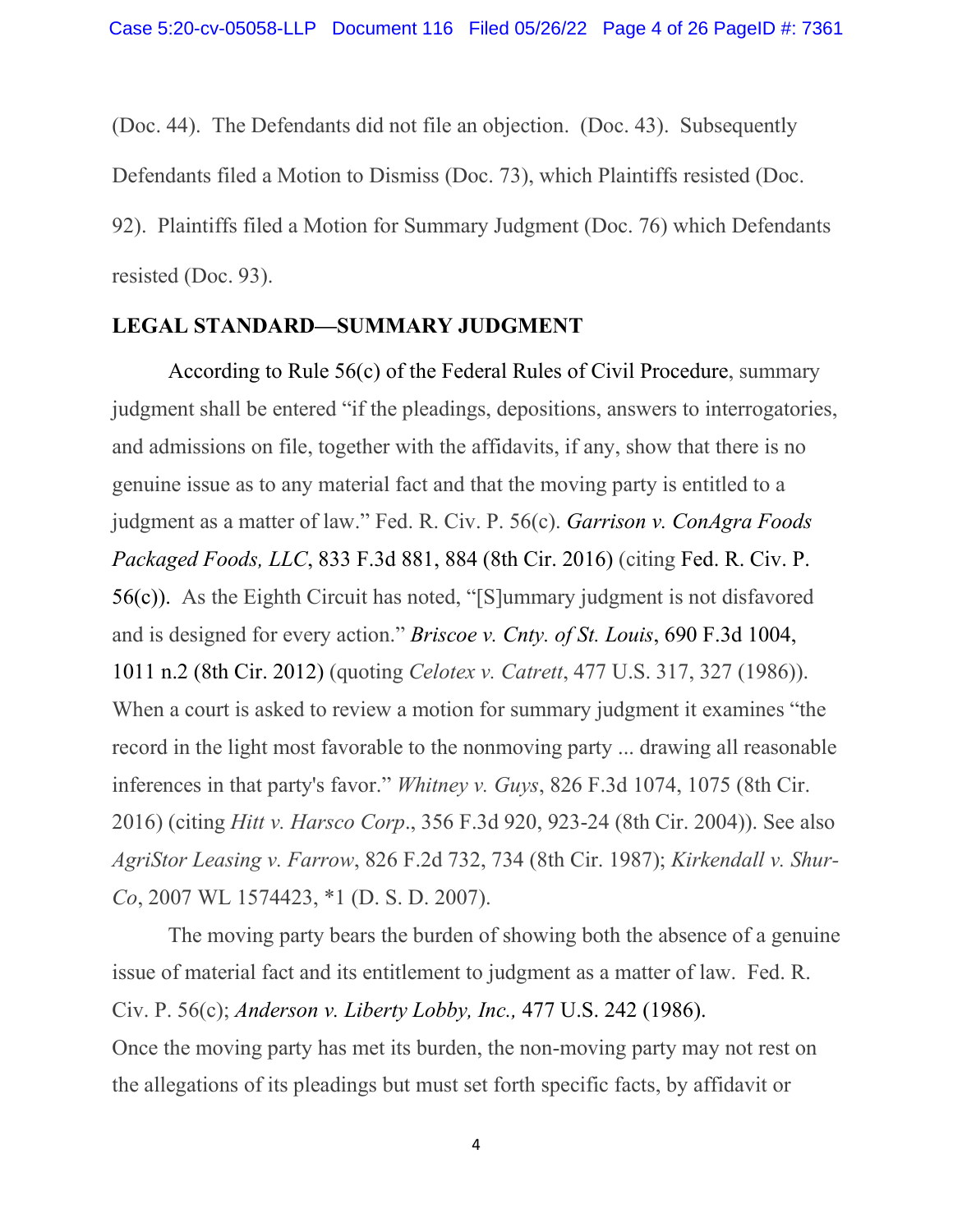other evidence, showing that a genuine issue of material fact exists. Fed. R. Civ. P. 56(e); *[Anderson,](https://1.next.westlaw.com/Link/Document/FullText?findType=Y&serNum=1986132674&pubNum=780&originatingDoc=I1359932a103911dcb035bac3a32ef289&refType=RP&fi=co_pp_sp_780_257&originationContext=document&transitionType=DocumentItem&ppcid=dd3ef288e86b4b798573d9d3b6505a05&contextData=(sc.Search)#co_pp_sp_780_257)* 477 U.S. at 257; *City of Mt. Pleasant v. [Associated](https://1.next.westlaw.com/Link/Document/FullText?findType=Y&serNum=1988014938&pubNum=0000350&originatingDoc=I1359932a103911dcb035bac3a32ef289&refType=RP&fi=co_pp_sp_350_273&originationContext=document&transitionType=DocumentItem&ppcid=dd3ef288e86b4b798573d9d3b6505a05&contextData=(sc.Search)#co_pp_sp_350_273) Elec. Coop., Inc.,* 838 F.2d 268, 273–74 (8th [Cir.1988\).](https://1.next.westlaw.com/Link/Document/FullText?findType=Y&serNum=1988014938&pubNum=0000350&originatingDoc=I1359932a103911dcb035bac3a32ef289&refType=RP&fi=co_pp_sp_350_273&originationContext=document&transitionType=DocumentItem&ppcid=dd3ef288e86b4b798573d9d3b6505a05&contextData=(sc.Search)#co_pp_sp_350_273) See also *Pinchas v. USA Deaf Sports Federation, Inc*., 457 F.Supp.2d 937 (8th Cir. 2006).

Furthermore, the Eighth Circuit has described the plaintiff's complaint as follows: "A plaintiff's verified ... Complaint is the equivalent of an affidavit for purposes of summary judgment and a complaint signed and dated as true under penalty of perjury satisfies the requirements of a verified complaint." *[Roberson](https://1.next.westlaw.com/Link/Document/FullText?findType=Y&serNum=2001208316&pubNum=0000506&originatingDoc=I90a3c020967911e89b71ea0c471daf33&refType=RP&fi=co_pp_sp_506_994&originationContext=document&transitionType=DocumentItem&ppcid=eb4c4a56da8149bcbca97c105026408b&contextData=(sc.Search)#co_pp_sp_506_994) v. Hayti Police Dep't*, 241 F.3d 992, 994–95 (8th [Cir.2001\)](https://1.next.westlaw.com/Link/Document/FullText?findType=Y&serNum=2001208316&pubNum=0000506&originatingDoc=I90a3c020967911e89b71ea0c471daf33&refType=RP&fi=co_pp_sp_506_994&originationContext=document&transitionType=DocumentItem&ppcid=eb4c4a56da8149bcbca97c105026408b&contextData=(sc.Search)#co_pp_sp_506_994) (citations omitted). See also *Running Shield v. Huether*, 2018 WL 3651353, \*2 (D.S.D. 2018)

Local rules in this district provide additional requirements for parties with respect to motions for summary judgment. First, all motions for summary judgment must be accompanied by a separate, short, and concise statement of the material facts as to which the moving party contends there is no genuine issue to be tried. D. S.D. LR 56.1(A). Further the opposing party is required to respond to the movant's statement of material facts with "a separately numbered response and appropriate citations to the record" and also must "identify any material facts on which there exists a genuine material issue to be tried." Id. 56.1(B). Material facts set forth in the movant's statement of material facts are deemed "admitted unless controverted by the opposing party's response to the moving party's statement of material facts." Id. 56.1(D). See also *On Target Sporting Goods, Inc. v. Attorney General of the United States*, 472 F.3d 572, 574 (8th Cir. 2007).

Plaintiffs filed a statement of undisputed facts (PSUF) (Doc. 78) with supporting declarations. Defendants responded (Doc. 94).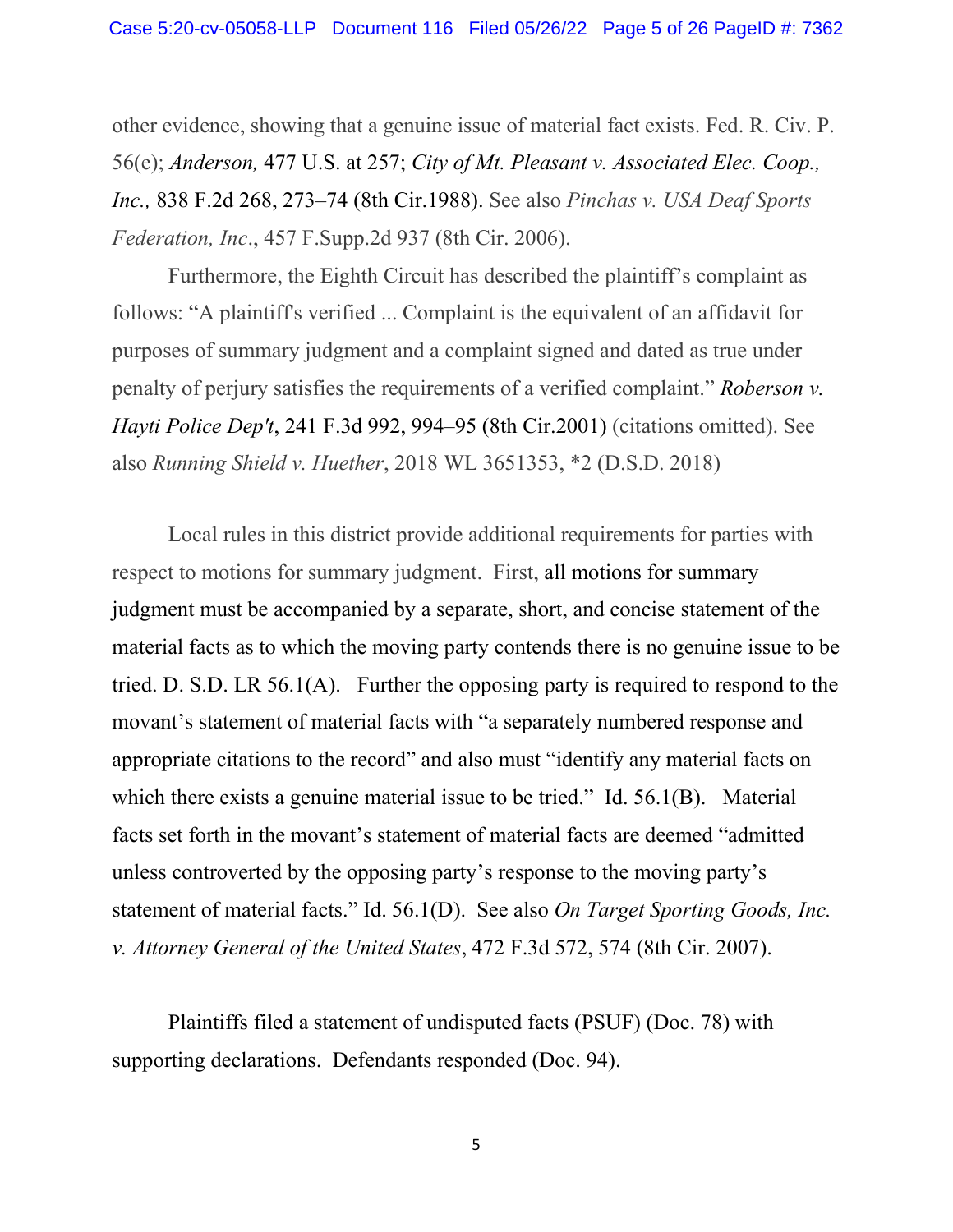## **ANALYSIS**

1. Department of Public Safety (DPS)-- Plaintiffs have alleged that the Department of Public Safety (DPS) has failed to comply with NVRA (Section 5) in numerous respects (Doc. 44, 76, 77), which Defendants deny (Doc. 47, 93).

a. Change of voter's address--Plaintiffs allege DPS violates 52 U.S.C. § 20504(d) of the NVRA which provides as follows:

d--Any change of address form submitted in accordance with State law for purposes of a State motor vehicle driver's license shall serve as notification of change of address for voter registration with respect to elections for Federal office for the registrant involved unless the registrant states on the form that the change of address is not for voter registration purposes.

52 U.S.C. § 20504.

Plaintiffs assert the statute requires that the voter registration form provide that the voter must opt out of having the form count as a voter registration form. Plaintiffs allege the form promulgated by DPS does the opposite—it requires the voter to opt in to have the change of address count as a change for voter registration. (Doc.44, ¶¶ 80-82; Doc 77, PgID 674; PSUF 214, 221). Defendants agree that the DPS form requires a voter to opt-in. (Doc. 94, PgID 4046). Defendants submit the situation in South Dakota is "unique" with respect to the circumstances and the training provided to its officers, and that its version of the form is "necessary" to meet those circumstances. (Doc. 93, PgID 2541-44).

A number of cases have addressed the opt-in versus opt-out approach as satisfying the requirements of the NVRA at §§ 20504 and 20506. *Valdez v. Squier*, 676 F.3d 935, 946-47 (10th Cir. 2012) (unless form so states, failure to check box does not constitute declination in writing; applicant must affirmatively opt-out of receiving voter registration form); *League of Women Voters of Missouri v.*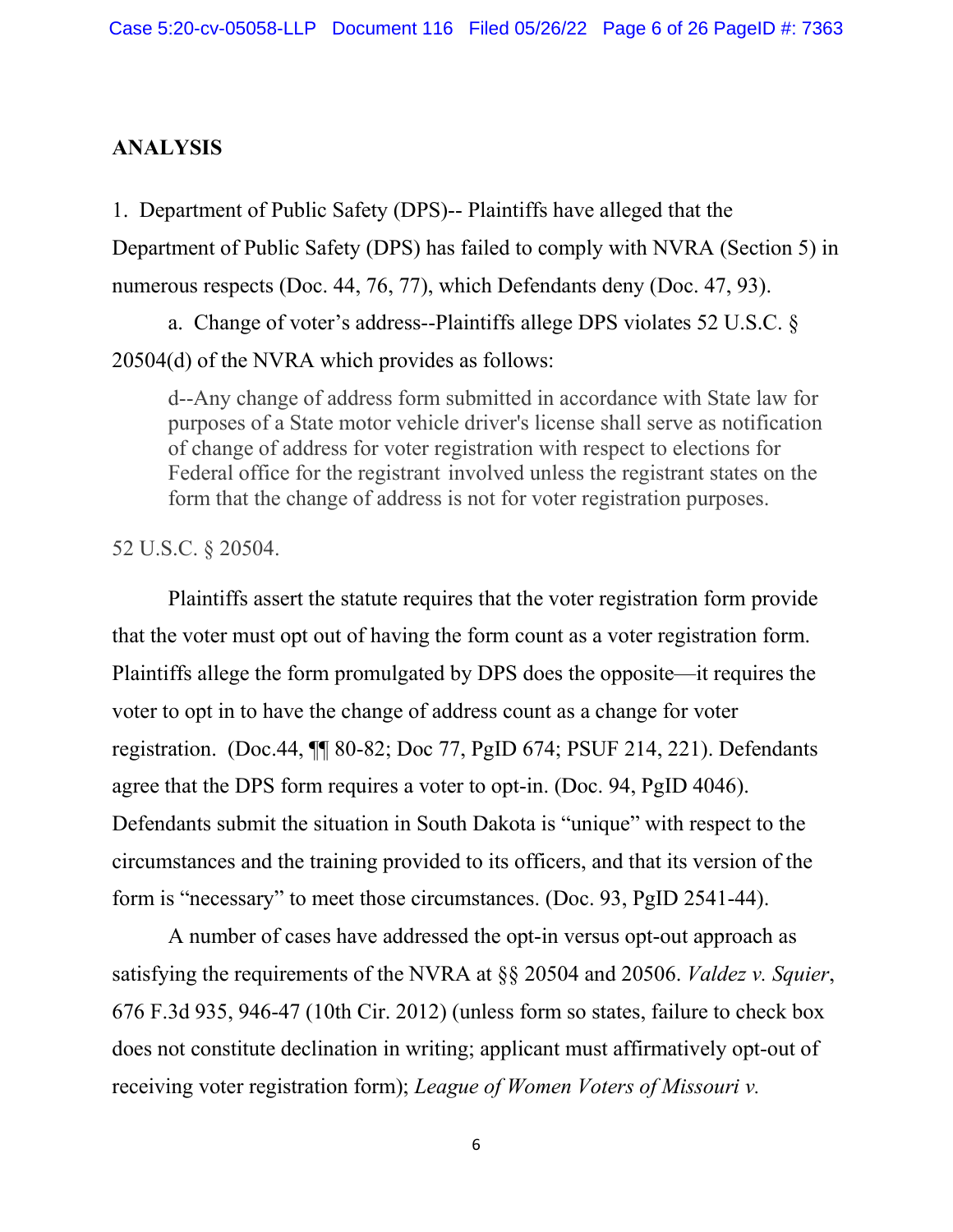*Ashcroft*, 336 F. Supp.3d 998, 1003 (W.D. Mo. 2018) (voter registration services should be provided with any change of address form); *Stringer v. Pablos*, 274 F. Supp. 3d 588, 597 (W.D. TX 2017) (policy conflicts with NVRA requirement that driver's license renewal and change of address have equal effect as voter registration forms); *Ass'n of Cmty. Orgs. for Reform Now, NC v. Strach,* 216 F. Supp. 3d 597, 639-40 (M.D. NC 2016) (non-response on public assistance application is not a declination of voter registration form). But see *Scott v. Schedler*, 771 F.3d 831, 840 (5th Cir. 2014) (failure to check box on form is declination to register to vote).

The Court finds that the language of § 20504(d) mandates that the voter's change of address form automatically serves as a change of address for voter registration purposes unless the voter opts-out. To the extent DPS's form provides otherwise, it is not in compliance with the NVRA and the Court grants summary judgment on this issue.

b. Voter who lacks driver's license or Social Security number—Plaintiffs allege DPS fails to comply with the requirements of 52 U.S.C. § 20504(c)(2)(B). (Doc 77 PgID 676; PSUF 221-222). The statute provides as follows:

**(2)** The voter registration application portion of an application for a State motor vehicle driver's license--

**(A)** may not require any information that duplicates information required in the driver's license portion of the form (other than a second signature or other information necessary under subparagraph  $(C)$ ); **(B)** may require only the minimum amount of information necessary  $t_{O--}$ 

**(i)** prevent duplicate voter registrations; and

**(ii)** enable State election officials to assess the eligibility of the applicant and to administer voter registration and other parts of the election process;

52 U.S.C. § 20504.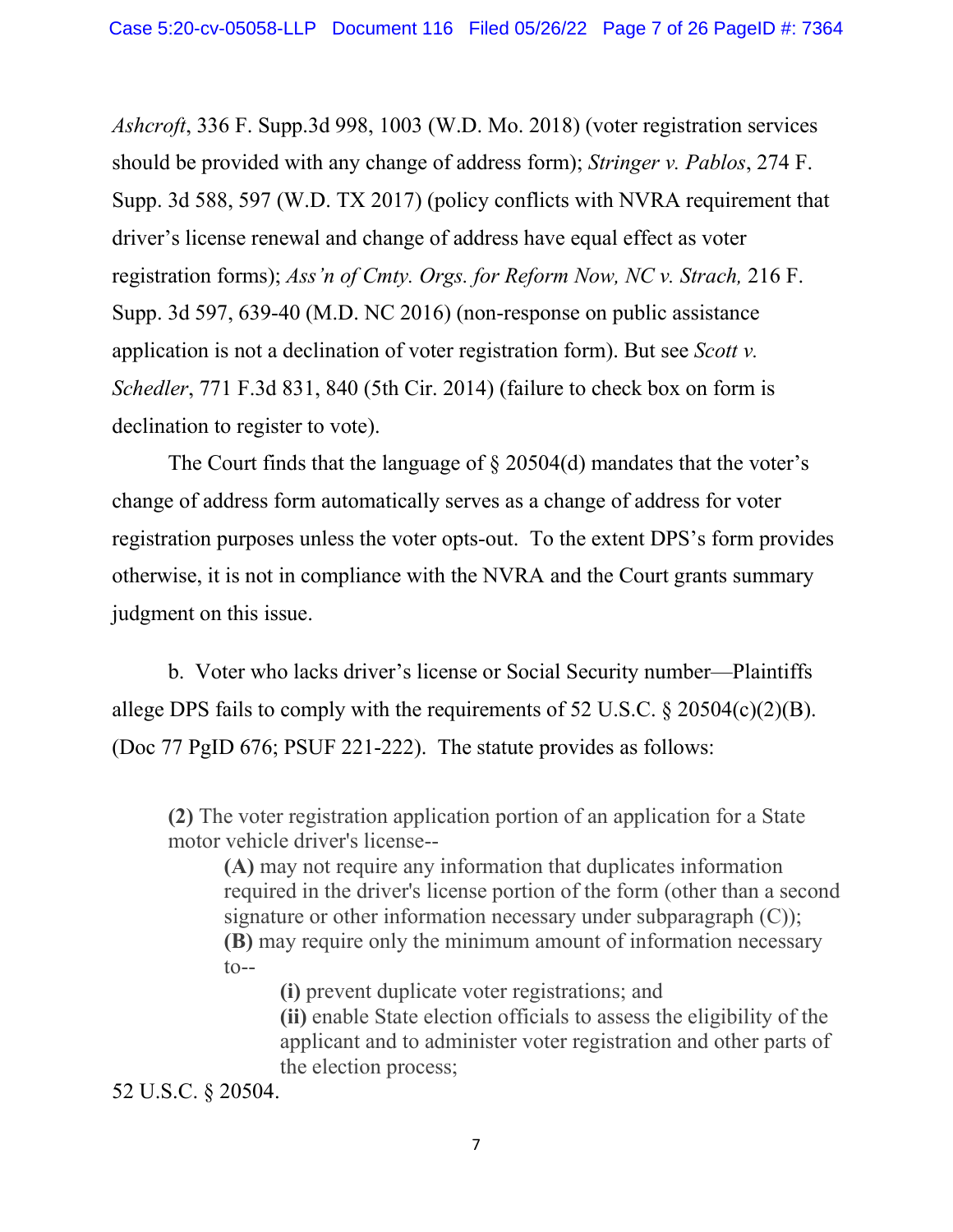Plaintiffs submit that all that can be required under this section is a signature of the voter on the voter registration form. See generally, *Fish v. Kobach*, 840 F.3d 710, 722 (10th Cir. 2016) (State's requirement of proof of citizenship violated NVRA's requirement that only the minimum amount of information to show eligibility and prevent duplication can be required for voter registration).

Plaintiffs challenge Defendants' procedure embodied in State Board of Election Rule 5:02:03:21 which requires that a person who lacks a driver's license or Social Security Number (SSN) must appear and submit an affidavit in the presence of the County Auditor. Defendants cite SDCL § 12-4-5.4 which requires that a voter who lacks a driver's license, SSN, or nondriver ID card must register to vote at the County Auditor's office. (Doc. 93, PgID 2544). They argue this complies with the Help America Vote Act (HAVA), 52 U.S.C. § 20901, and cite *McKay v. Thompson*, 226 F.3d 752, 756 (6th Cir. 2000) in support. *McKay* held that it does not violate the NVRA for state law to require use of the Social Security number to vote. *Id.*

The United States, as amicus curiae, cites the Elections Clause, Art. I, § 4, for the proposition that state election laws must give way to those promulgated by Congress. Amicus also takes the position that the state has misinterpreted HAVA and that its refusal to provide voter registration services at DPS offices to those who lack a Social Security Number or driver's license violates the NVRA (Doc. 113). Amicus argues that HAVA does not conflict with or restrict NVRA, citing 52 U.S.C. § 21145. See *Gonzalez v. Arizona*, 624 F.3d 1162, 1185 (10th Cir. 2010) (individual who lacks SSN or driver's license should be assigned a unique identifying number but not be denied voter registration services).

The pertinent section of HAVA is 52 U.S.C.  $\S 21083(a)(5)(A)$  which provides as follows: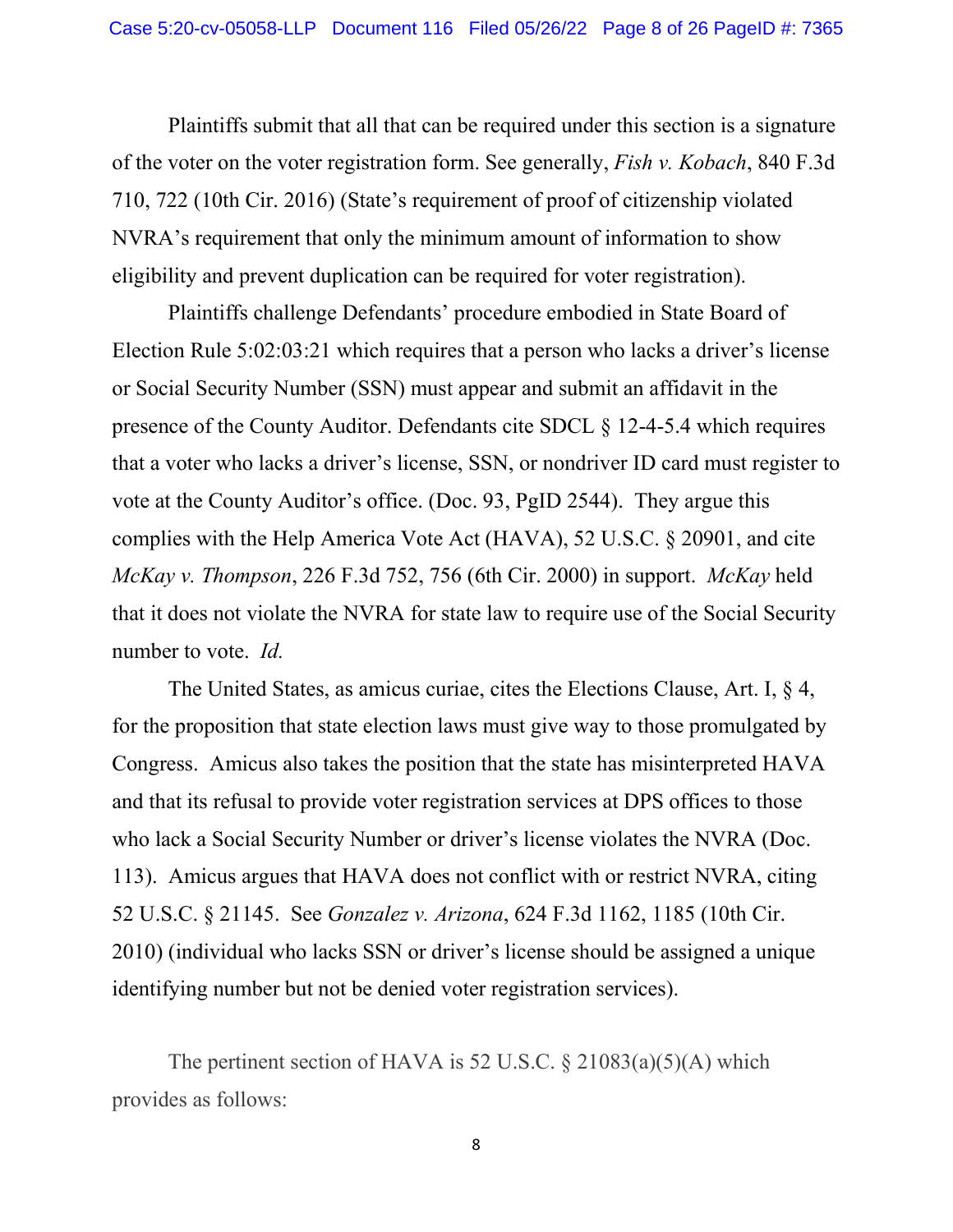(ii) Special rule for applicants without driver's license or social security number. If an applicant for voter registration for an election for Federal office has not been issued a current and valid driver's license or a social security number, the State shall assign the applicant a number which will serve to identify the applicant for voter registration purposes. To the extent that the State has a computerized list in effect under this subsection and the list assigns unique identifying numbers to registrants, the number assigned under this clause shall be the unique identifying number assigned under the list.

52 U.S.C. § 21083(a)(5)(A)(ii).

When this section of HAVA is read in conjunction with the pertinent provision of the NVRA, it is evident the State's interpretation of the two statutes is incorrect. The State cannot deny voter registration services at DPS offices. This need not be disruptive to DPS's administration of voter registration services. Amicus United States has suggested a means of remedying the situation, which is for the State to consider. (Doc. 113, PgID 7326).

The Court finds that DPS's current method for addressing the situation of prospective voters who lack a driver's license, SSN, or ID card fails to comply with the NVRA's requirement to provide voter registration services, and grants Plaintiffs' motion for summary judgment on this issue.

c. Submission of forms to election officials- Plaintiffs allege DPS has failed to comply with 52 U.S.C.  $\S$  20504(a)(1) and 20504(c)(2)(E) governing forwarding of voter registration applications to the proper officials. (Doc. 77, PgID 677; PSUF 214, 105-07). While Defendants dispute the allegation, the answers to the relevant PSUF indicate Defendants acknowledge such issues have existed as the Secretary of State has endeavored to address problems with DPS's forwarding of forms. (Doc. 94, PgID 4019).

52 U.S.C. § 20504(a)(1) provides as follows: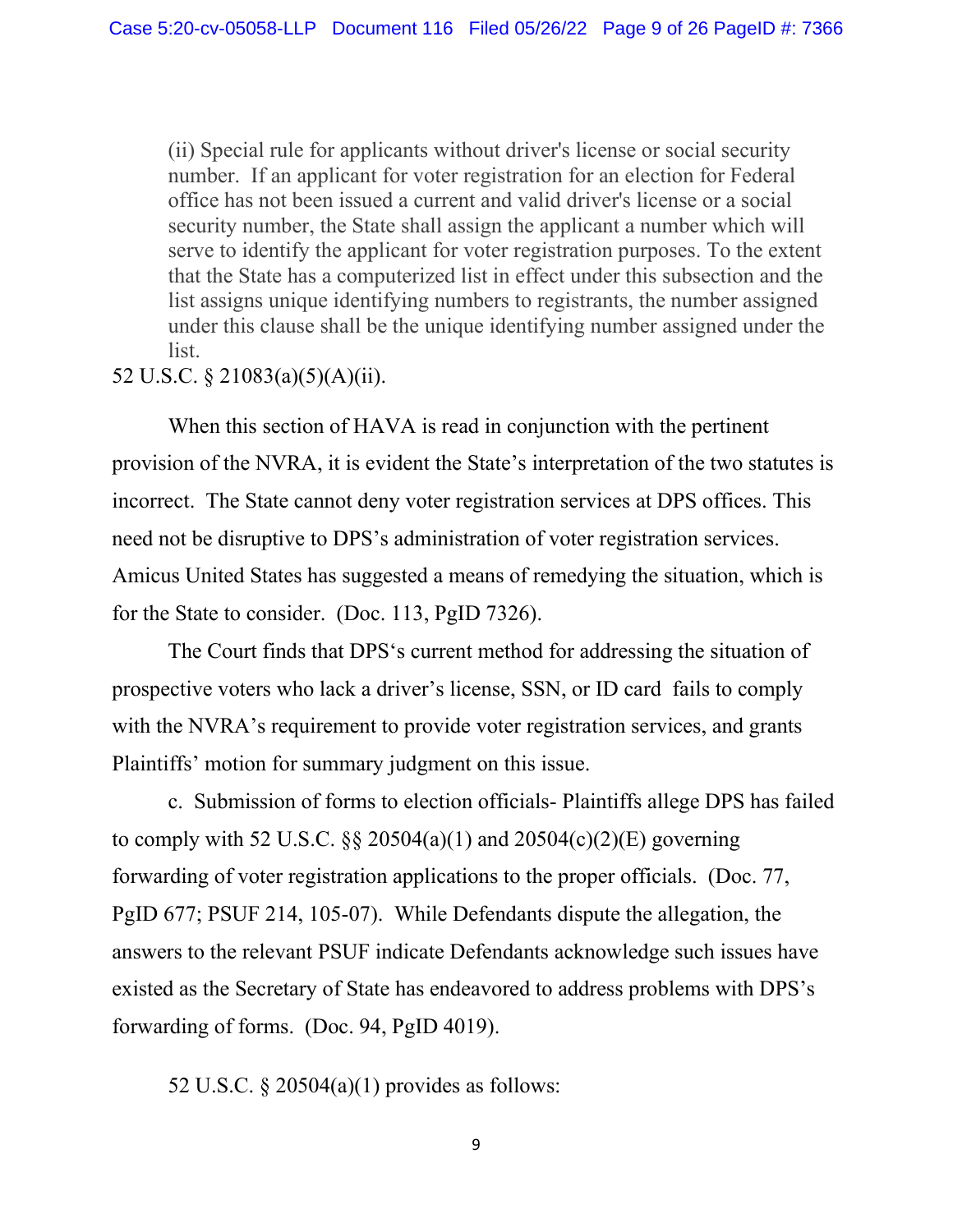a) In general

(1) Each State motor vehicle driver's license application (including any renewal application) submitted to the appropriate State motor vehicle authority under State law shall serve as an application for voter registration….

52 U.S.C. § 20504(a)(1).

In addition, 52 U.S.C.  $\S 20504(c)(2)(E)$  provides:

(c) Forms and procedures…

2) The voter registration application portion of an application for a State motor vehicle driver's license—

> (E) shall be made available (as submitted by the applicant, or in machine readable or other format) to the appropriate State election official as provided by State law.

52 U.S.C. § 20504(c)(2)(E).

Plaintiffs allege that DPS is responsible for numerous errors in transmitting the voter registration applications to the election official, i.e., the County Auditor. Defendants do not deny the claim that applications were not forwarded, (Doc. 99, PgID 2546), but question whose responsibility it was to ensure the applications did not contain errors preventing their transmission. Defendants argue human error is inevitable in processing such applications. (Id.)

Recognizing that proper training and procedures can minimize such error, the Court finds that Defendants were not in compliance with § 20504 in carrying out the responsibility to forward voter registration applications. Plaintiffs' motion for Summary Judgment on this claim is granted.

d. Voter registration in Indian Country: problems with issue sites-- Plaintiffs allege that voter registration services at "issue sites" are inadequate. (Doc. 77, PgID 678). "Issue sites" are established where DPS does not have a driver's license office but contracts with another government agency to provide driver's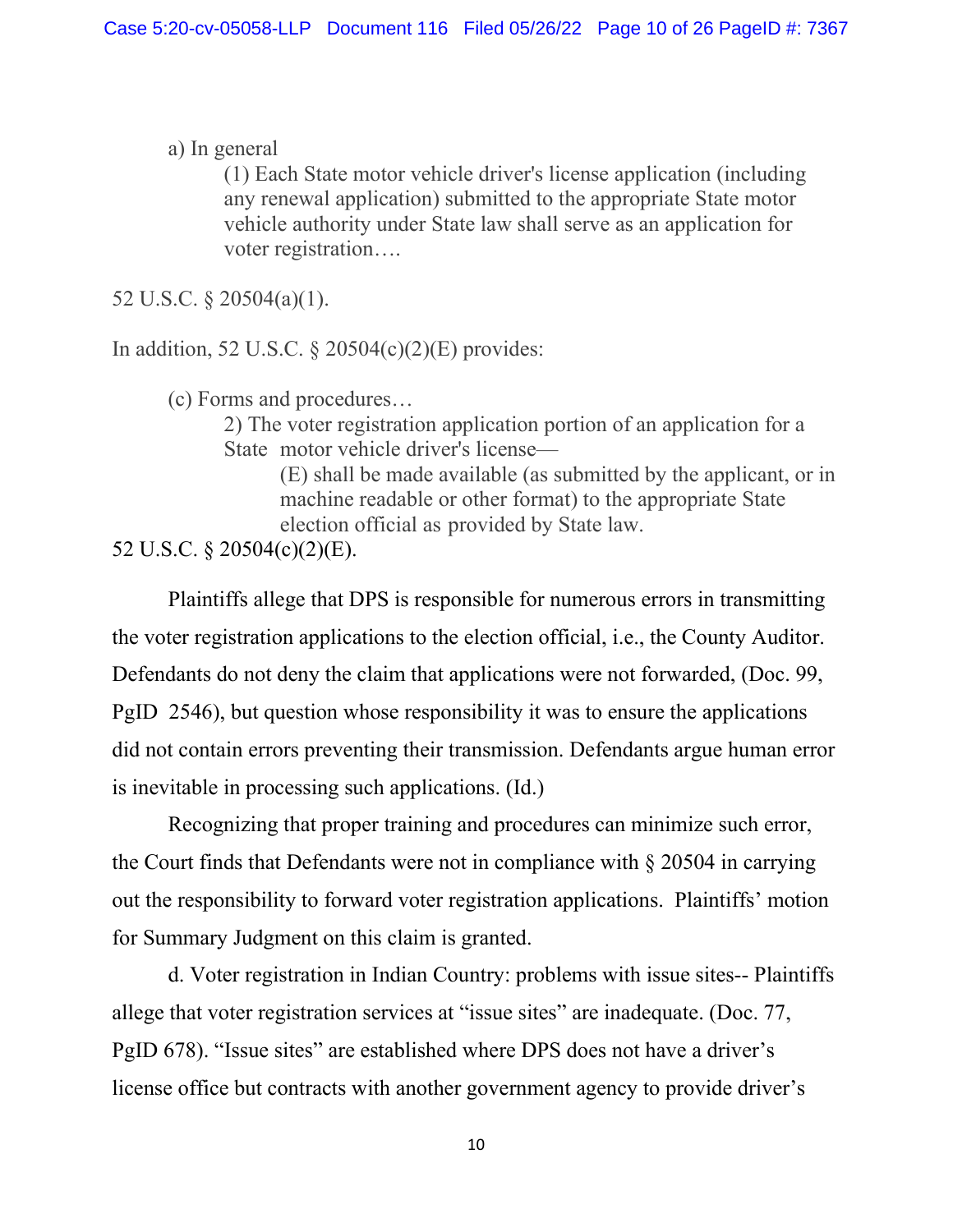license services. Such an office exists in Dupree, SD, for example, which is located in Ziebach County within the Cheyenne River Sioux Reservation. Plaintiffs allege some of the sites do not provide voter registration services. (Id.; PSUF 229). They allege prospective voters may be sent to a County Treasurer's or County Auditor's office. (Id.; PSUF 233). Plaintiffs assert there are issues with training and oversight of employees at those sites with respect to the NVRA. (Id.). Defendants challenge Plaintiffs' description of training deficiencies at issue sites as "immaterial" even if undisputed. (Doc 94, PgID 4050).

As quoted in  $\S$  1.e above, 52 U.S.C.  $\S$  20504(a)(1) mandates that a driver's license application shall serve as a voter registration application. To the extent an issue site provides driver's licenses services, it must comply with NVRA, and the State cannot avoid this responsibility because the "issue site" is run by an agency other than DPS. See, e.g., *Harkless v Brunner*, 545 F.3d 445, 457 (6th Cir. 2008) (Director cannot avoid responsibility for implementation of NVRA because certain tasks were delegated to other departments); *U.S. v. New York*, 255 F. Supp. 2d 73, 79 (E.D. NY 2003) (same).

The Court finds that "issue sites" qualify as sites which are subject to the NVRA, and Plaintiffs' motion for summary judgment on this issue is granted.

e. DPS does not monitor its compliance with Section 5, NVRA

Plaintiffs allege DPS fails to monitor its own compliance with the pertinent sections of the NVRA. (Doc 77, PgID 679; PSUF 245-49). Defendants do not dispute several of Plaintiffs' assertions about training and oversight of DPS's implementation of NVRA, characterizing several as "undisputed but immaterial." (Doc. 94, 4054, responding to PSUF 245-49).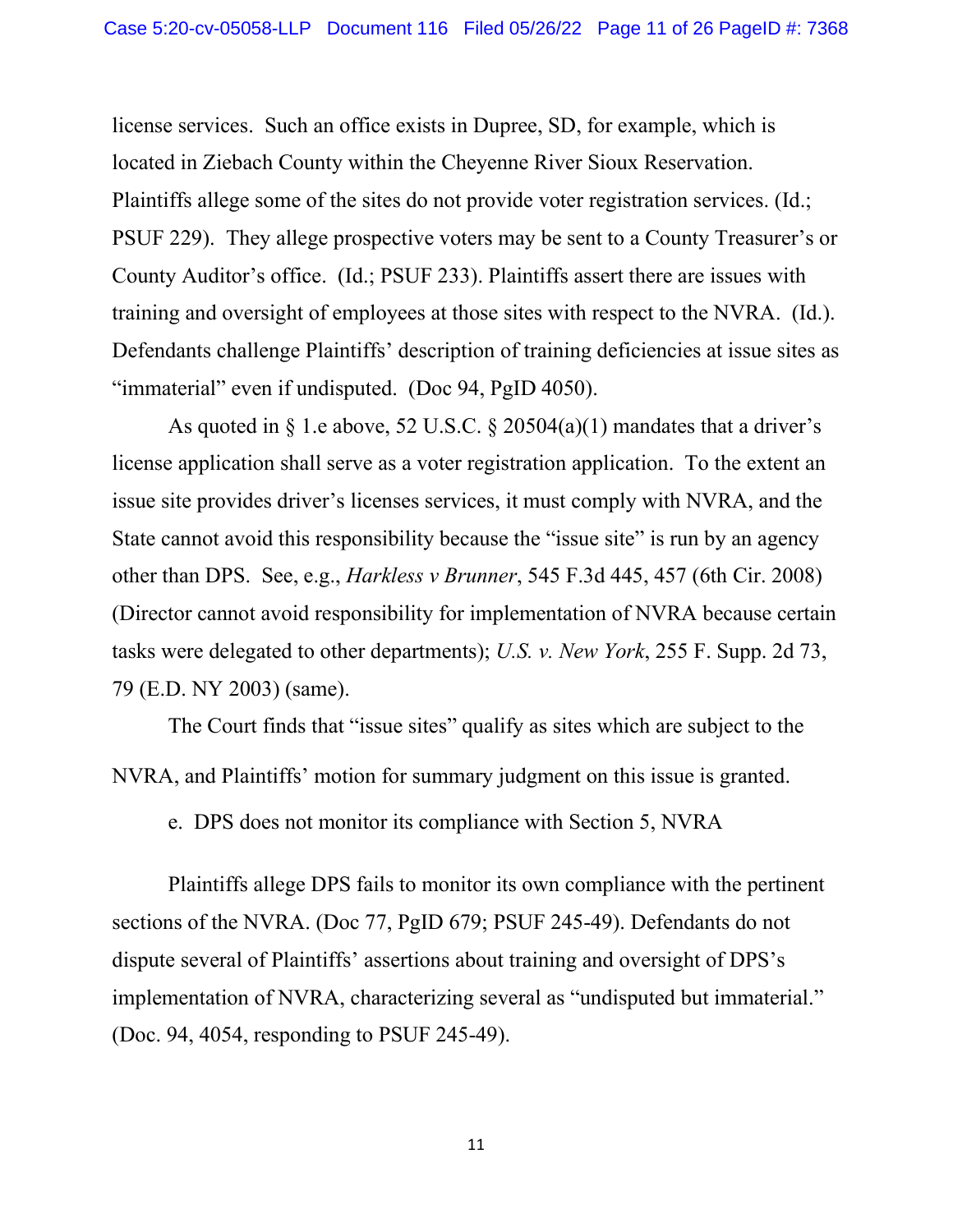Given the Court's assessment of the flaws in DPS's implementation of and compliance with NVRA discussed above, the Court grants Plaintiffs' motion for summary judgment on this claim.

2. Department of Social Services (DSS)—Plaintiffs have alleged numerous violations of the NVRA (Section 7) by Defendant Department of Social Services, (Doc. 44), and have moved for summary judgment. (Doc. 76, 77). Defendants resist the motion (Doc. 93).

a. Failure to provide voter registration form if applicant fails to answer the voter preference question-- Plaintiffs allege Defendant DSS failed to comply with 52 U.S.C.  $\frac{$20506(a)(6)(A)}{A}$  which provides as follows:

6) A voter registration agency that is an office that provides service or assistance in addition to conducting voter registration shall--

(A) distribute with each application for such service or assistance, and with each recertification, renewal, or change of address form relating to such service or assistance--

(i) the mail voter registration application form described in section  $20508(a)(2)$  of this title, including a statement that--

(I) specifies each eligibility requirement (including citizenship); (II) contains an attestation that the applicant meets each such requirement; and

(III) requires the signature of the applicant, under penalty of perjury; or

(ii) the office's own form if it is equivalent to the form described in section  $20508(a)(2)$  of this title,

unless the applicant, in writing, declines to register to vote;

# 52 U.S.C. § 20506(a)(6)(A).

## Plaintiffs also claim Defendants' actions in this respect do not comply with the

following section at 52 U.S.C. § 20506(B)(iii) which reads as follows:

(B) provide a form that includes--

(i) the question, "If you are not registered to vote where you live now, would you like to apply to register to vote here today?";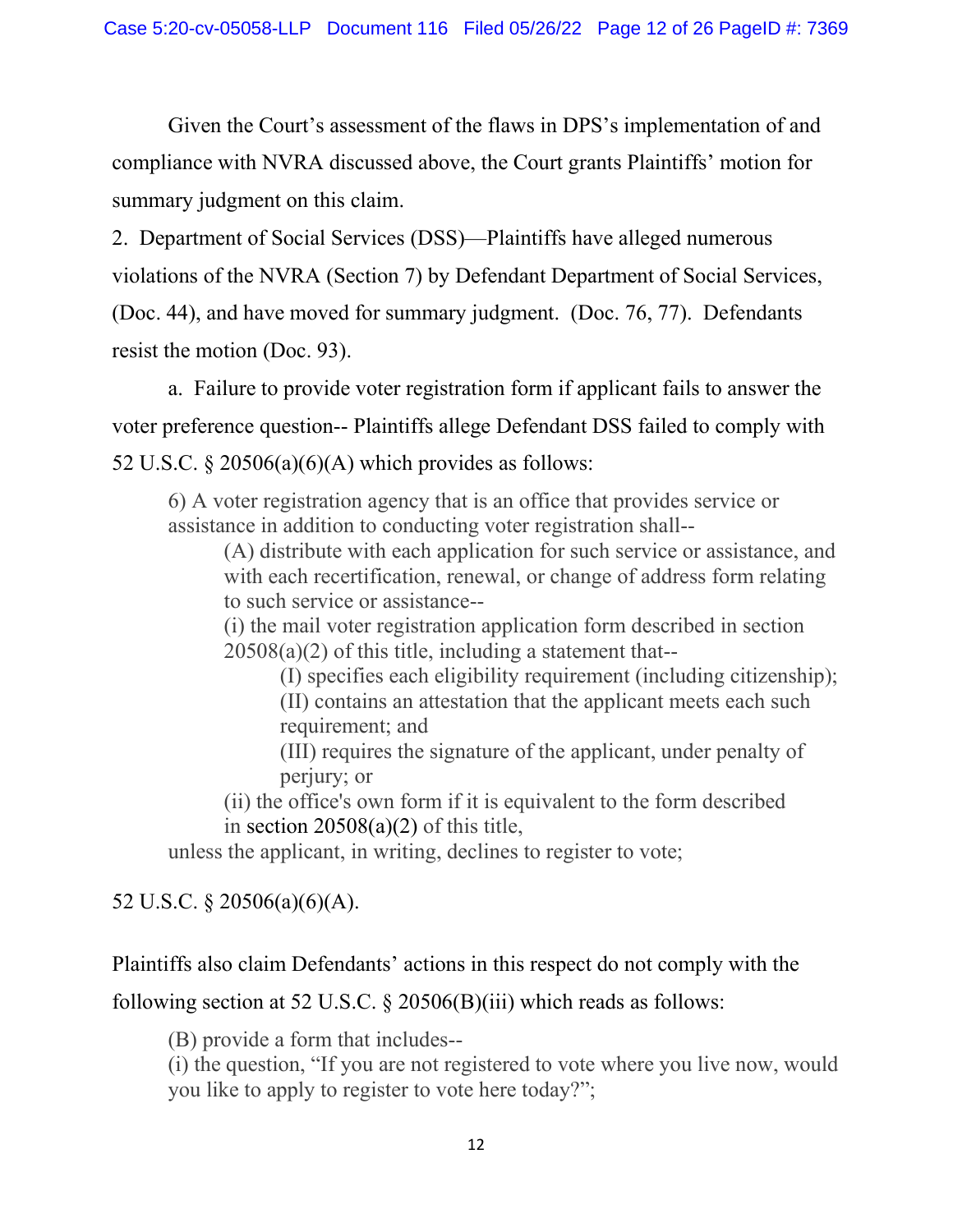(ii) if the agency provides public assistance, the statement, "Applying to register or declining to register to vote will not affect the amount of assistance that you will be provided by this agency."; (iii) boxes for the applicant to check to indicate whether the applicant would like to register or declines to register to vote (failure to check either box being deemed to constitute a declination to register for purposes of subparagraph (C)), together with the statement (in close proximity to the boxes and in prominent type), "IF YOU DO NOT CHECK EITHER BOX, YOU WILL BE CONSIDERED TO HAVE DECIDED NOT TO REGISTER TO VOTE AT THIS TIME.";

## 52 U.S.C. § 20506(B)(iii).

Plaintiffs allege that prior to Plaintiffs' NVRA notice letter in May 2020, Defendants did not comply with the above provisions of the statute, instead requiring prospective voters to opt-in to register to vote, rather than opt out. (Doc.44, PgID 451-52; Doc. 77, PgID 682-83). Plaintiffs further allege that after they put Defendants on notice of this deficiency, DSS changed its form in July 2020 to comply with the statute. (Id.) Defendants counter that perhaps their prior procedure was correct, meaning it was not in violation of the NVRA, citing *Scott v. Schedler*, 771 F.3d 831 (5<sup>th</sup> Cir. 2014). Defendants acknowledge that now DSS's form uses the opt-out language, and adds that it is not required to reach out to voters who may have received the pre-July 2020 form to provide the opportunity to register to vote. (Doc 93, PgID 2551-53).

The Court joins many other courts in finding the language of the above provisions requires the State to provide a voter registration form to a prospective voter unless that person declines in writing to register to vote. See, e.g., *Valdez*, 676 F3d at 946-47; *Ass'n of Cmty. Orgs*., 216 F. Supp.3d at 639-40. That is, the State must use a form that requires voters to opt out of the voter registration process, rather than require them to opt in.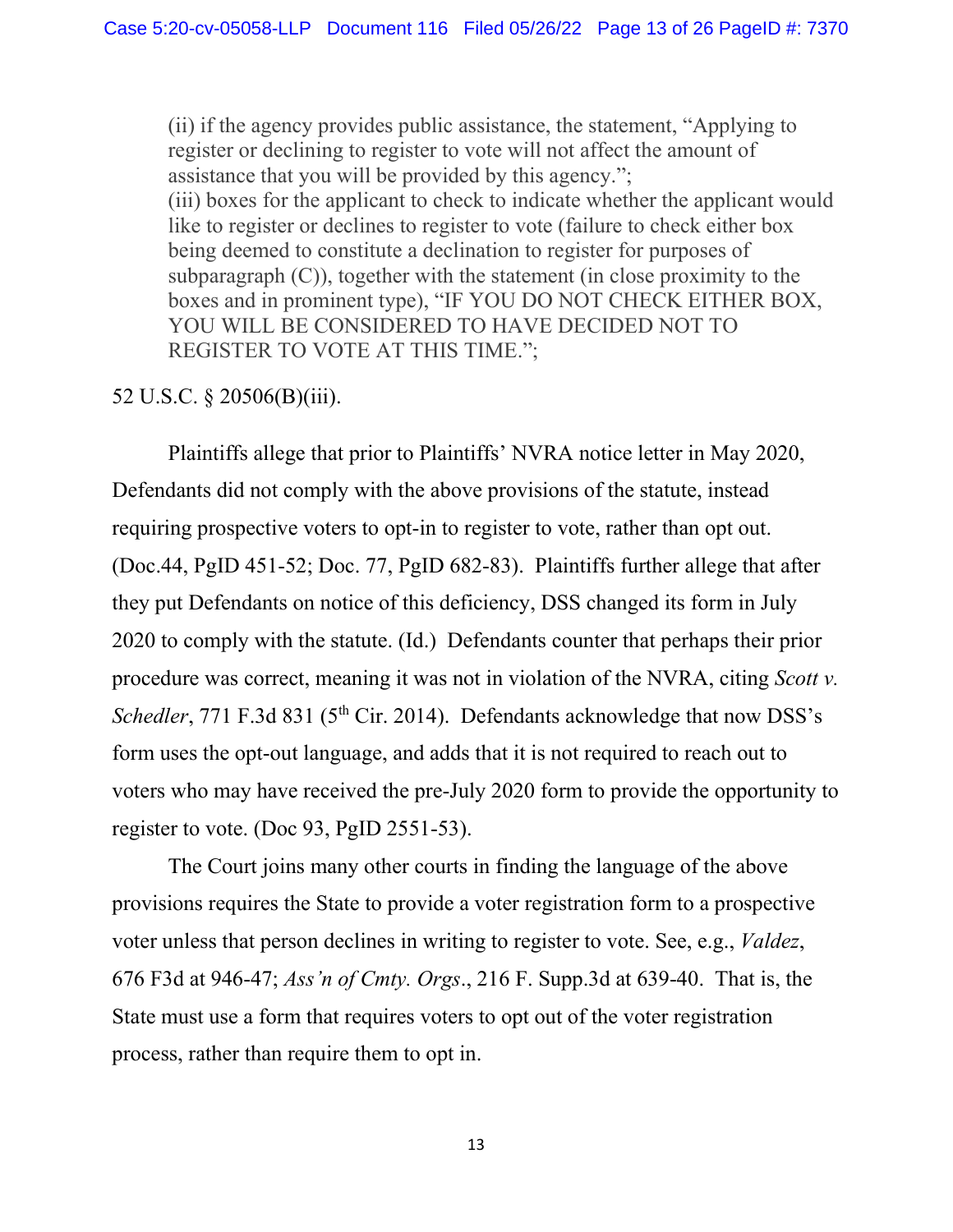The Court finds that DSS failed to comply with the requirements of the provisions cited above and grants summary judgment on this issue.

b. Failure to provide required assistance to applicants--Plaintiffs allege Defendants have failed to provide assistance to those wishing to register to vote as required by the NVRA (Doc. 77, PgID 683, PSUF 291-93). 52 U.S.C.  $\S$  $20506(a)(6)(C)$  provides as follows:

**(6)** A voter registration agency that is an office that provides service or assistance in addition to conducting voter registration shall—

**(C)** provide to each applicant who does not decline to register to vote the same degree of assistance with regard to the completion of the registration application form as is provided by the office with regard to the completion of its own forms, unless the applicant refuses such assistance.

## 52 U.S.C. § 20506(a)(6)(C).

Defendants resist, asserting DSS does provide assistance if requested, and endeavors to ensure blank lines are completed. DSS also asserts it trains its staff properly and tries to contact prospective voters with problematic applications, although they may be difficult to reach. (Doc. 93, PgID 2554-58; Doc. 94, PgID 4063-65).

The Court finds this allegation requires an assessment of the quality and quantity of assistance DSS renders to prospective voters. Plaintiffs' allegation and Defendants' response raise questions of fact. Plaintiffs' motion for summary judgment on this issue is denied.

c. Failure to provide assistance with some covered transactions- Plaintiffs assert DSS fails to pose the voter preference question or provide assistance with some covered transactions, including (1) change of address, and (2) the 6-month review of Supplemental Nutrition Assistance Program (SNAP) and Temporary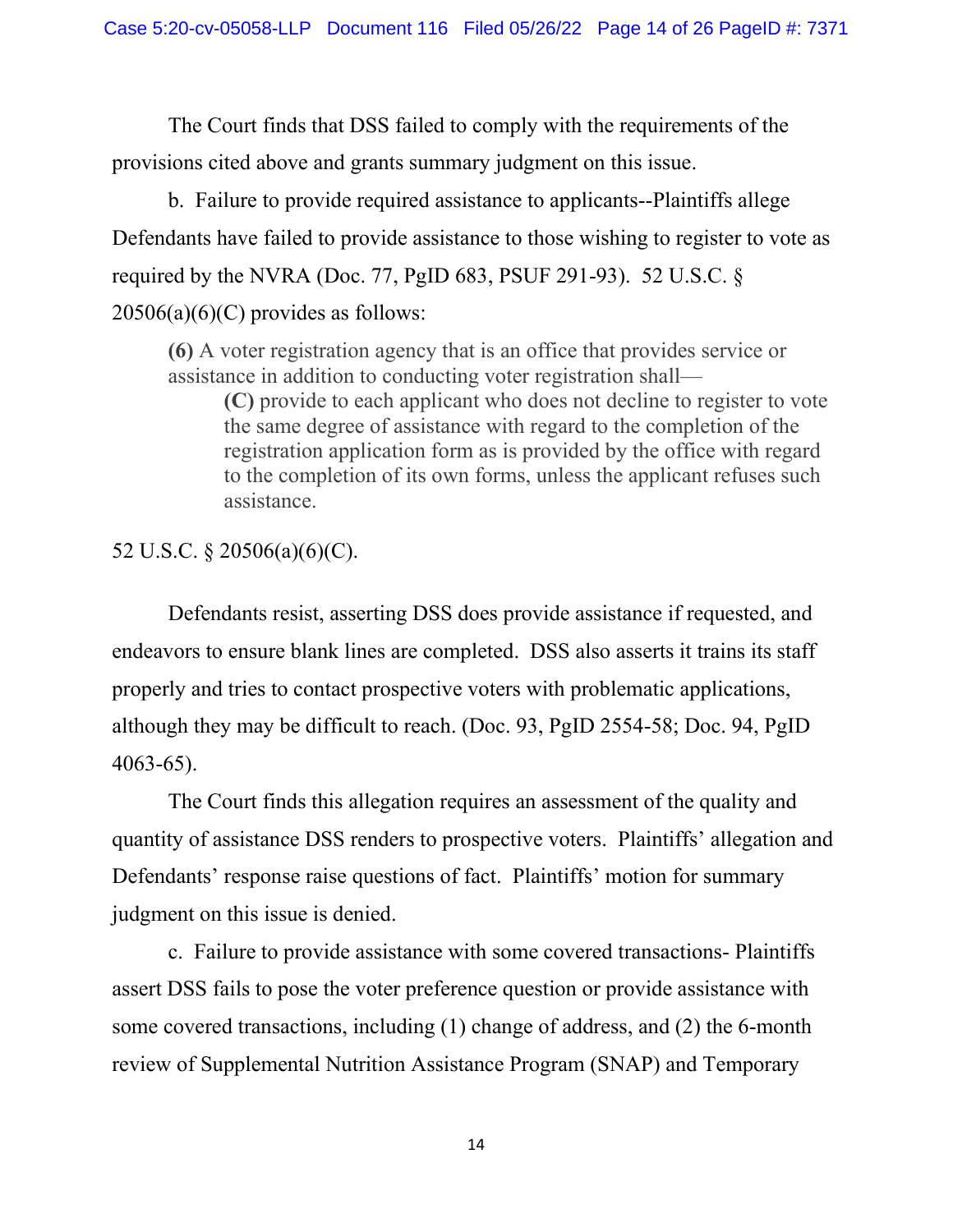Assistance for Needy Families (TANF) benefits, thus failing to comply with 52 U.S.C. § 20506(a)(6)(C), quoted in para. 2.a. above.

(1) Plaintiffs allege Defendants fail to pose the voter preference question or provide assistance for changes of address transactions by SNAP, TANF and MEDICAID recipients. (Doc. 77, PgID 684; PSUF 269-70). Further, voter registration assistance is not provided for changes of address done by phone. (Id.) Defendants dispute part of the facts stated in PSUF 270, but as relevant here, respond that voter registration assistance is not required for changes of address in phone transactions. (Doc. 93, PgID 2558).

The Court finds that voter registration assistance is required for changes of address, including those done by phone. The language of §20506(a)(6), cited in 2.a above, states that "a voter registration agency" shall distribute with each "change of address form… the mail voter registration application form." No exception for changes of address done by phone appears in this or any other section. See, e.g., *League of Women Voters*, 336 F. Supp. 3d at 1003; *Ga. Sate Conference of NAACP v. Kemp*, 841 F. Supp. 2d 1320, 1329 (N.D. Ga. 2012); *Ass'n Cmty. Orgs*., 216 F. Supp.2d at 621-22.

The Court finds that Defendants have failed to comply with 52 U.S.C. §  $20506(a)(6)(A)(i)$ , and summary judgment is granted to Plaintiffs on this issue.

(2) Plaintiffs allege the administrative renewals and six-month attestation of resources is a "recertification or renewal" encompassed within 52 U.S.C. § 20506(A), and therefore, voter registration services must be provided. (Doc. 77, PgID 684-85). Defendants respond that these actions are neither recertifications or renewals, and therefore are not covered by § 20506(a)(6). (Doc. 93, PgID 2559). The deposition of Julie Miller, the organizational witness for DSS, provides additional insight on this issue. The Court understands her testimony to establish that the six-month attestation of resources is a recertification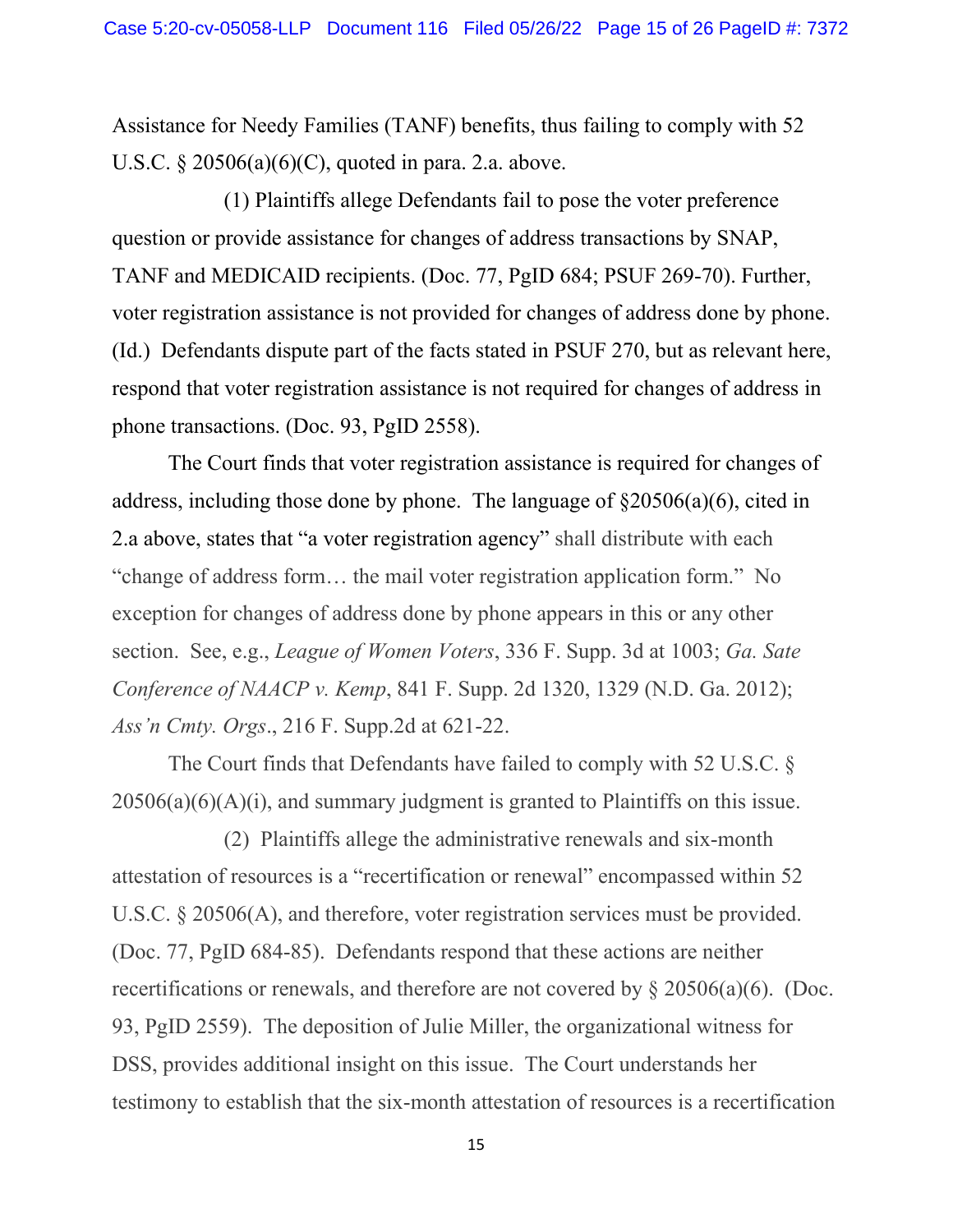and renewal within the purview of the NVRA. (Doc. 93-3, Ex. 9, PgID 3052-57). The Court further understands that an administrative renewal, while it does not require an application from the recipient, is a renewal within the NVRA. (Id.) To the extent DSS issues a letter in conjunction with the administrative renewal, that document can offer the voter registration services.

The Court finds Defendant have failed to comply with 52 U.S.C. § 20506(A) in this context, and Plaintiffs' motion for summary judgment on this issue is granted.

d. Failure to submit voter registration applications to election officials in a timely fashion—Plaintiffs allege Defendants routinely submit voter registration applications to election officials in violation of 52 U.S.C.  $\S 20506(a)(4)(A)(iii)$ which provides as follows:

(4)(A) At each voter registration agency, the following services shall be made available: …

(iii) Acceptance of completed voter registration application forms for transmittal to the appropriate State election official.

52 U.S.C. § 20506(a)(4)(A)(iii).

Further, 52 U.S.C. § 20506(d) provides as follows:

d) Transmittal deadline

(1) Subject to paragraph (2), a completed registration application accepted at a voter registration agency shall be transmitted to the appropriate State election official not later than 10 days after the date of acceptance.

(2) If a registration application is accepted within 5 days before the last day for registration to vote in an election, the application shall be transmitted to the appropriate State election official not later than 5 days after the date of acceptance.

52 U.S.C. § 20506(d).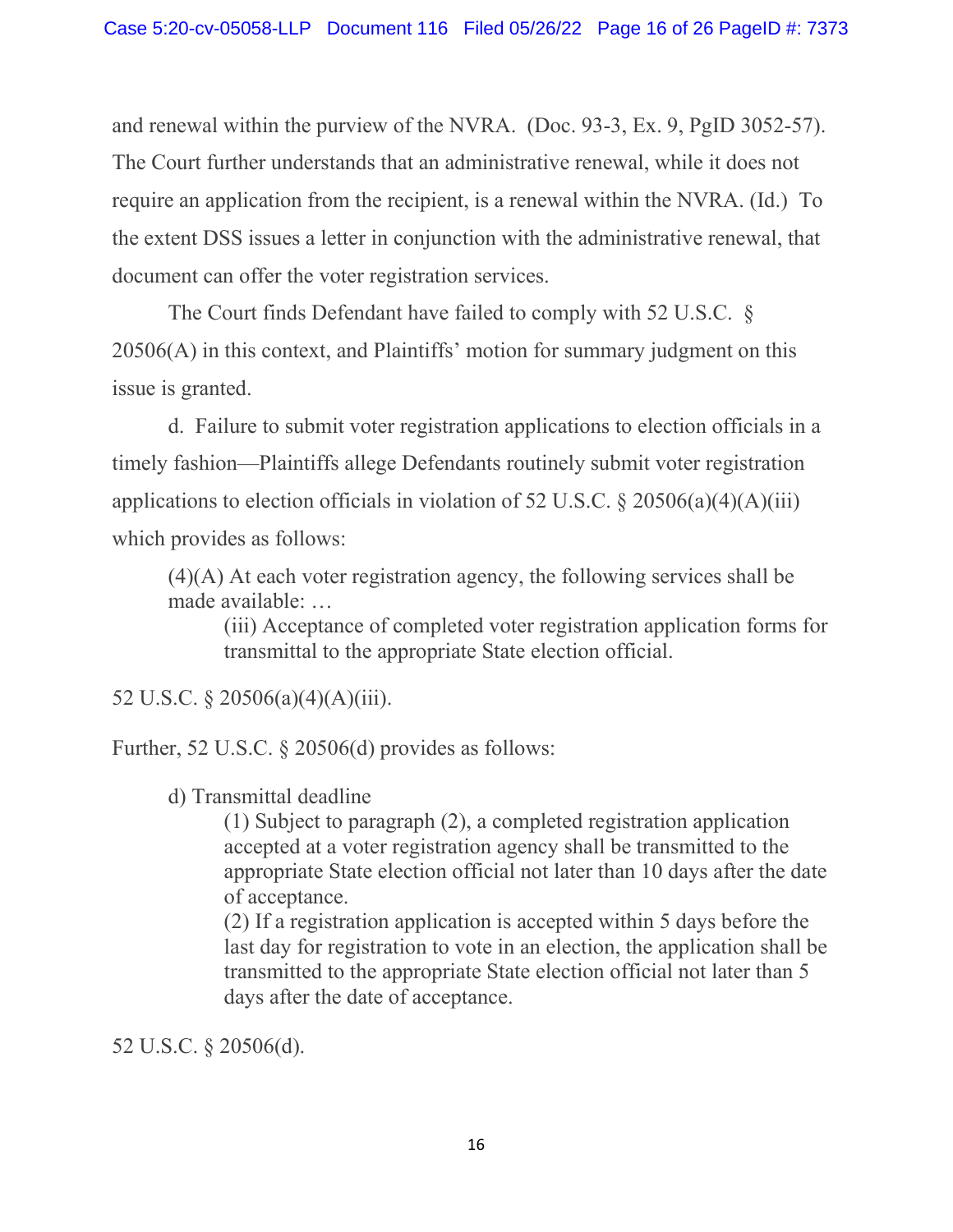Plaintiffs allege the applications are submitted late at times, and that there is confusion about the appropriate date stamp that should be on the application, i.e., whether it should be the date signed by the applicant or a later date that is the date of transmittal or receipt in the County Auditor's office. (Doc. 77, PgID 686; PSUF 178-80). Defendants do not dispute the facts concerning the dates the agencies use for voter registration forms. (Doc. 94, PgID 4038, response to PSUF 178-80). Defendants further respond that DSS's policy in the past was to send voter registration applications to the County Auditor once per week, and now apparently the policy has changed so that applications are forwarded on a daily basis. (Doc. 93, PgID 2559).

The Court finds untimely submission of voter registration forms to the proper election official by DSS violates 52 U.S.C.  $\S 20506(a)(4)(A)(iii)$  and grants Plaintiffs' motion for summary judgment on this issue.

e. Failure to provide voter registration services to people with a conviction for a felony but who are eligible to vote—Plaintiffs allege DSS routinely fails to provide voter registration services to prospective voters who have been convicted of a felony but who are eligible to vote. (Doc. 77, PgID 686). Plaintiff provides two examples of people who have served their sentences and were not provided services, as gleaned from Plaintiffs' investigation. (Id.) The pertinent statute is S.D.C.L. § 12-4-18, which provides that a person who is serving a sentence for a felony conviction is removed from the voter rolls.

Defendants dispute Plaintiffs' PSUF 372-73 (Doc. 94, PgID 4088), raising a hearsay objection. Defendants cite *Walker v. Wayne County, Iowa*, 850 F.2d 433 (8th Cir. 1988) for the proposition that the court in ruling on a summary judgment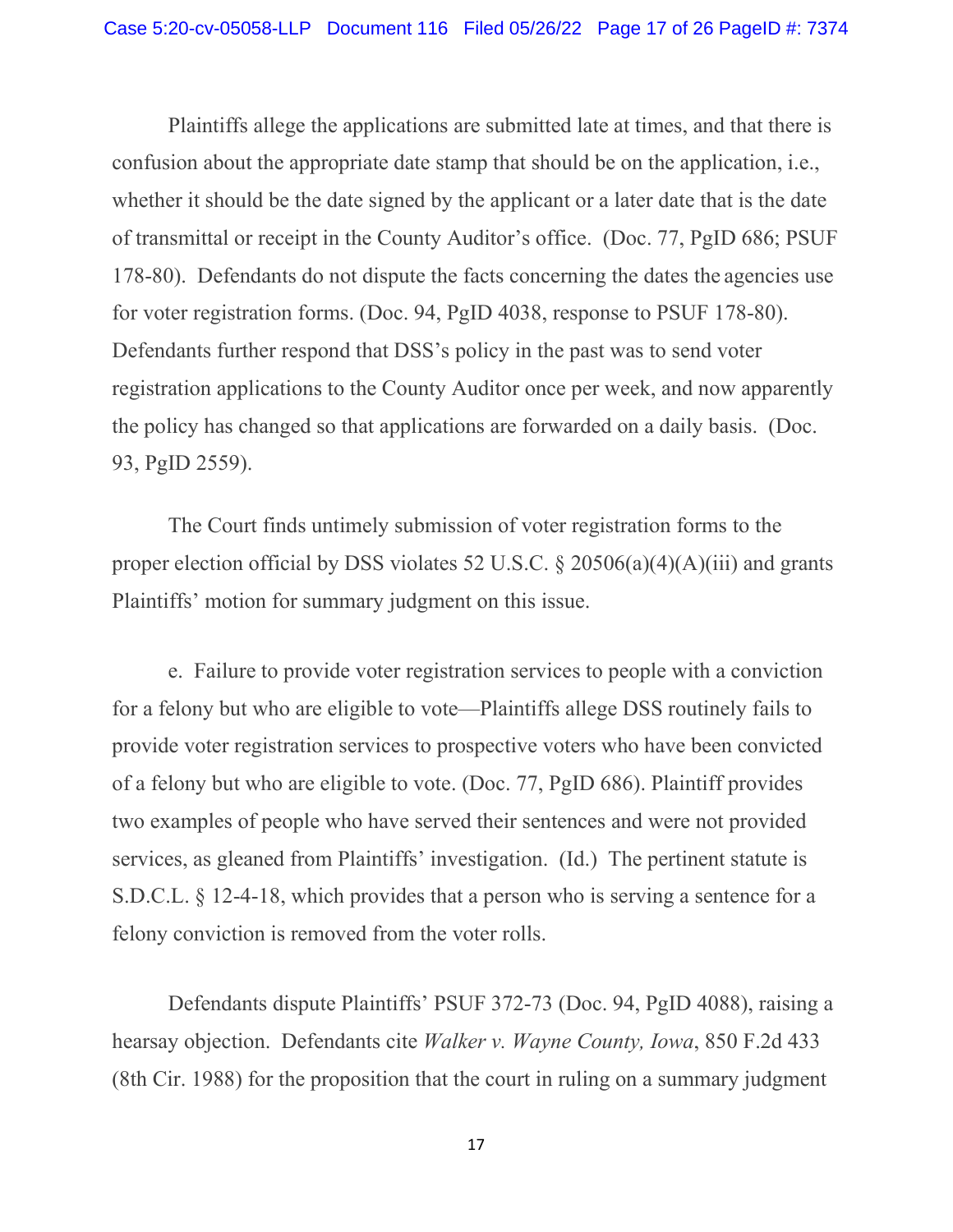motion may not consider hearsay. (Doc. 93, PgID 2560). *Walker* addressed the problem of double hearsay in the context of a summary judgment motion. *Id.* at 435. The court stated that if unchallenged, hearsay may be considered but clarified that once challenged the opponent must demonstrate admissibility. *Id.* The court ultimately found the district court did not err because witnesses with personal knowledge would testify at trial. *Id*. In the case at bar, Plaintiffs responded to Defendants' hearsay objection by stating witness testimony would be introduced at trial. (Doc. 99, PgID 4199-4200). The substance of such testimony was not presented. The Court will not consider the hearsay statements. *Northstar Mut. Ins. Co. v. Antonie*, 2009 WL 790190, \*3 (D. S.D. 2009).

The Court finds that to the extent individuals with a felony conviction are not provided voter registration services because State employees mistakenly assume they are not eligible to vote, Defendants have violated the NVRA. However, the Court denies summary judgment on this issue because whether Defendants deny such services raises a question of fact. The Court will hear evidence on whether employees are trained to reinstate individuals who have served their terms of imprisonment and probation onto the voter rolls.

f. Failure to train DSS staff prior to 2020 and subsequently using inadequate training—Plaintiffs allege Defendants failed to train staff properly prior to Plaintiffs' sending a NVRA notice letterin May 2020. (Doc. 77, PgID 687). Plaintiffs further allege Defendants revised their training program in response to Plaintiff's letter, but that training remains deficient. (Id., PgID 688).

Defendants' response indicates that DSS employees have received on the job training (Doc. 93, PgID 4079-80) and that DSS uses a "train the trainer" model. (Id.) Defendants assert the training materials currently in use are adequate.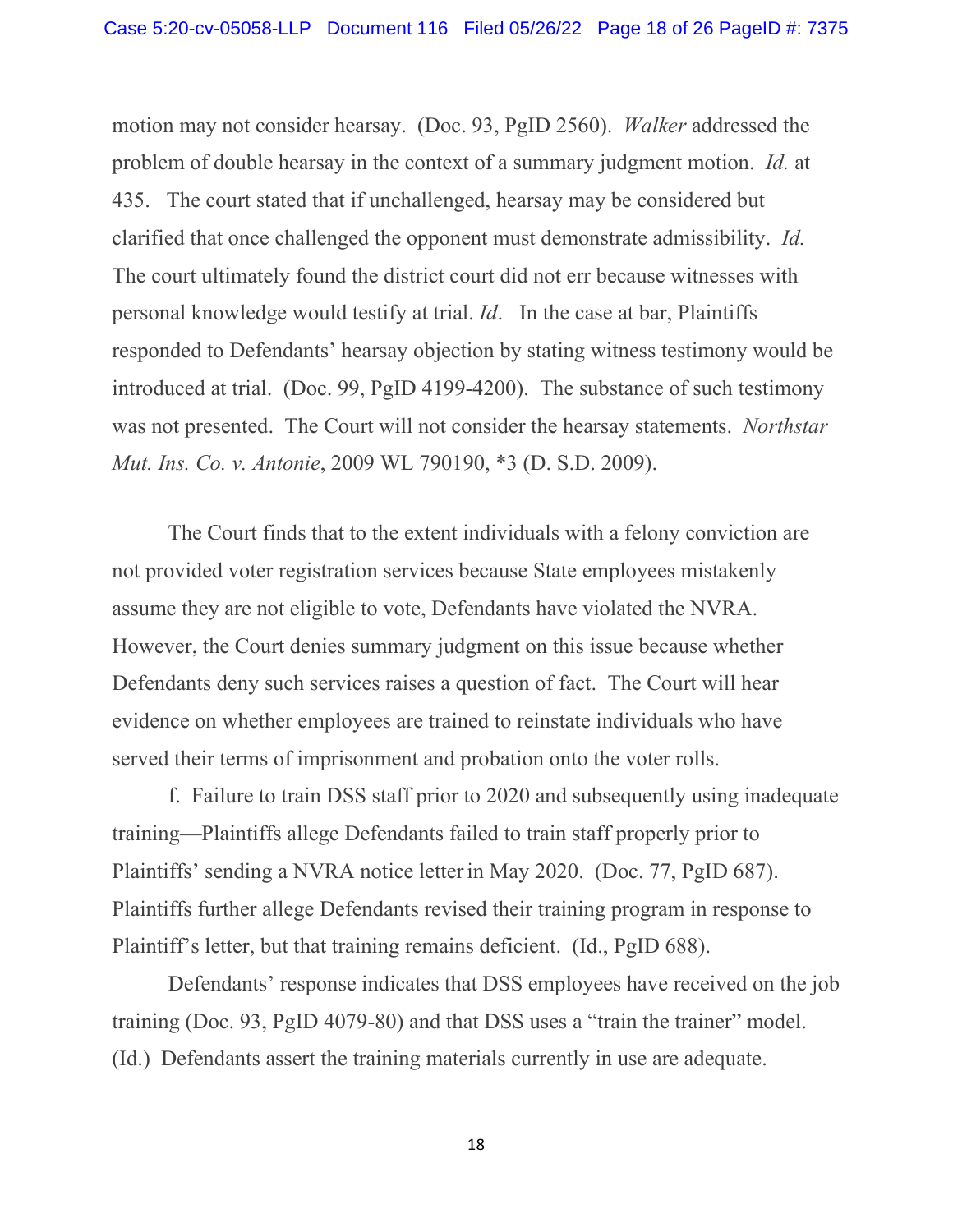Based on the failure of DSS to comply with NVRA Section 7 noted above in this Memorandum subsections 2.a, 2.c, and 2.d, the Court finds that the failures were due at least in part to inadequate training of employees so they would understand and implement the NVRA requirements. The Court grants Plaintiffs' motion for summary judgment on this issue.

g. Failure to monitor its compliance with NVRA—Plaintiffs allege DSS failed to monitor its compliance with the NVRA prior to 2021, and that its current efforts to monitor it are inadequate. (Doc. 77, PgID 689-90.

Defendants respond that DSS has not failed in this respect. (Doc. 93, PgID 2563). Defendants assert that not all of the alleged violations of NVRA are, in fact, violations. For example, Defendant identifies the six-month renewal (PSUF 285) (Doc. 94, PgID 4061-62) as not violating the NVRA, but this Court has determined that DSS's treatment of those processes do violate it. The same is true for changes of address by phone (PSUF 273) (Id., PgID 4062). Defendants assert that, for example, supervisor verification that a ballot was mailed (PSUF 266) (id., PgID 4058), and tracking of data (PSUF-275) (id., PgID 4061) do not allege NVRA violations. If, however, the question is failure to monitor its compliance with NVRA, DSS's actions as alleged do demonstrate DSS's failure. (Doc. 94, PgID 4058-61).

The Court finds DSS's monitoring of its compliance has been inadequate, and therefore grants Plaintiffs' motion for summary judgment on this issue.

#### 3. Department of Labor and Regulation—

Plaintiffs have alleged that the Department of Labor and Regulation (DLR) is an agency that is required to provide voter registration services pursuant to NVRA, Section 7, 52 U.S.C. § 20506(a)(2)(A). (Doc. 44). Defendants resist that characterization of DLR's obligations. (Doc. 73). While Plaintiffs moved for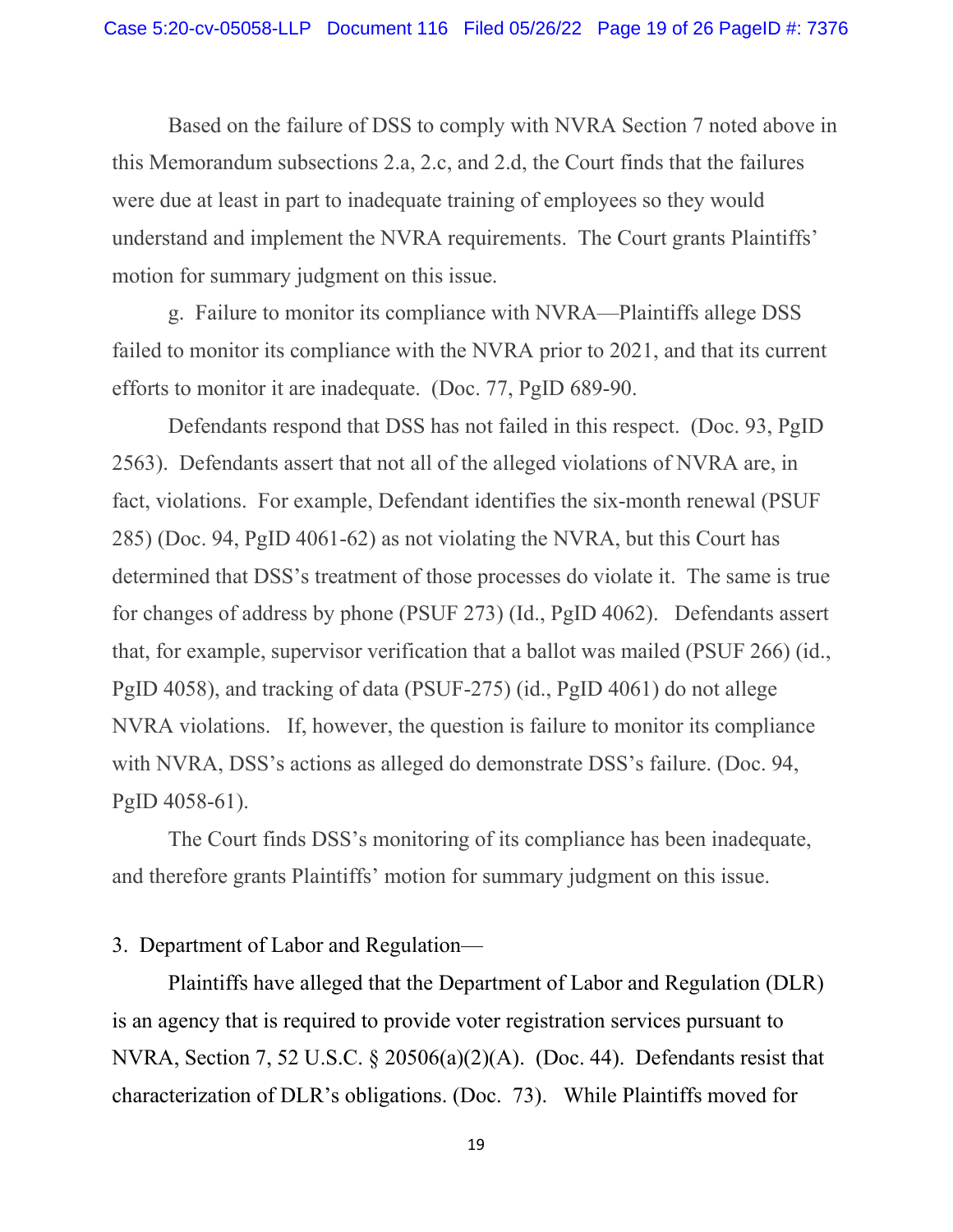summary judgment on this issue, they have now revised their motion with respect to DLR. (Doc. 99, Pg ID 4215, FN5). Plaintiffs contend that summary judgment is appropriate with respect to DLR's role in the provision of benefits under the Temporary Assistance for Needy Families (TANF) program. (Id.) They concede that additional fact-finding is appropriate with respect to DLR's activities in the Supplemental Nutrition Assistance Program (SNAP) and other programs, and therefore agree that summary judgment on this aspect of their motion is inappropriate. (Doc. 99, PgID 4215, FN 5).

The Court recognizes that DLR has not been designated as a "voter registration agency" by S.D.C.L. § 12-4-5.4. See 52 U.S.C. § 20502(5). The NVRA requires that agencies that "provide services" under designated programs provide voter registration services, however, and it is conceded by Defendants that DLR participates to some extent, at least at the preliminary stages, in the provision of services to applicants for public assistance. (Doc. 94, PgID 4083-87). Because the facts about DLR's involvement in the provision of public assistance and its concomitant responsibilities under NVRA are in dispute, summary judgment is denied.

Defendants challenge Plaintiffs' addition of allegations concerning DLR's alleged failure to comply with the NVRA with respect to DLR's administration of the Supplemental Nutrition Assistance Program (SNAP) and Workforce Innovation and Opportunity Act (WIOA). Plaintiffs did allege that SNAP is a public assistance program and that DLR was involved in its administration. (Doc. 44, ¶ 95, PgID 450). The allegations concerning WIOA did not appear in Plaintiffs' Amended Complaint (Doc 44). The allegations appeared in Plaintiffs' Brief in Support of Motion for Summary Judgment (Doc. 77, PgID 692), and Plaintiffs essentially assert Workforce Innovation and Opportunity Act (WIOA)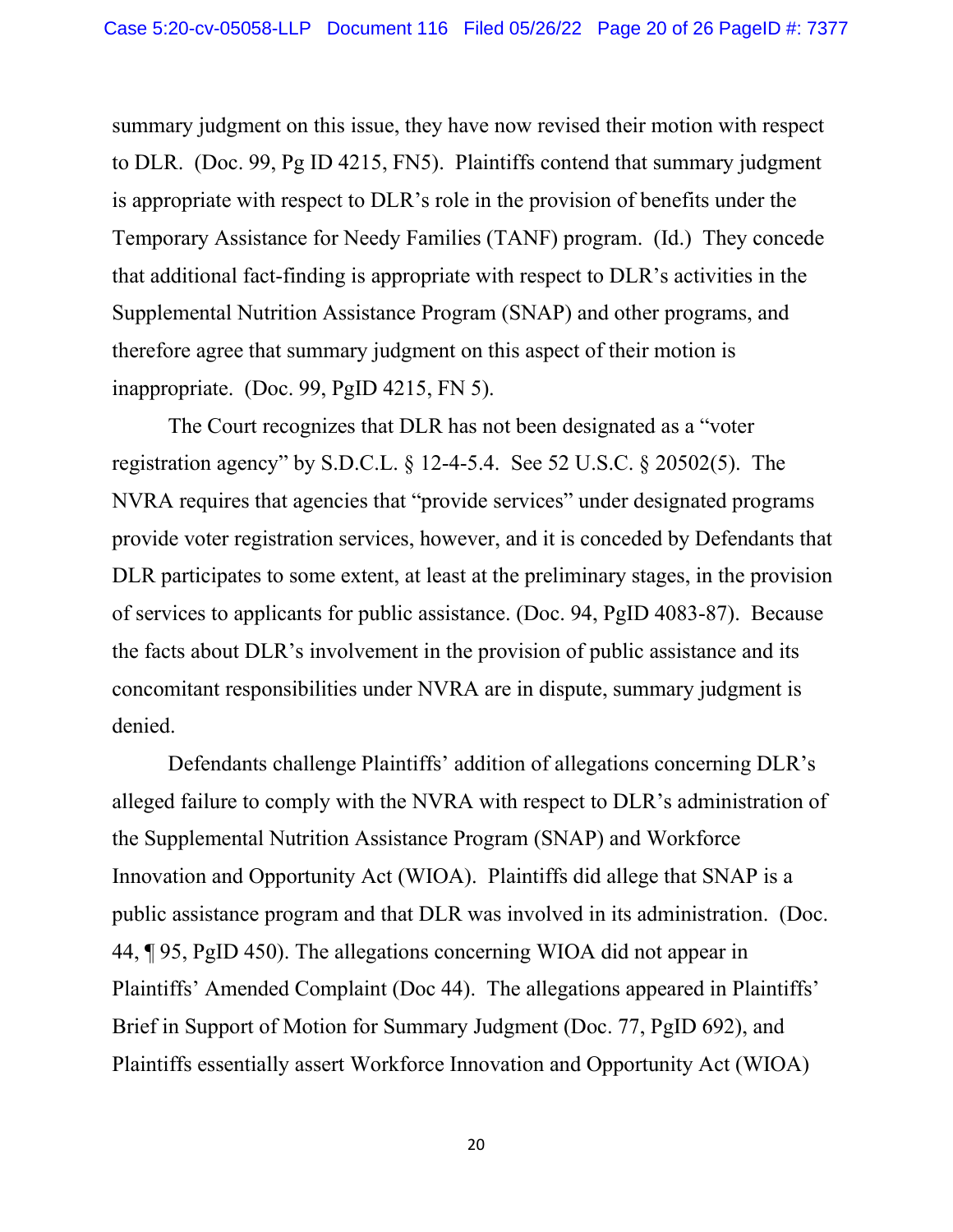benefits are akin to Temporary Assistance for Needy Families (TANF) benefits. Whether they are equivalent is a question of fact.

Defendants cite authority for the proposition that Plaintiff may not allege claims against DLR at this point in the litigation because they did not appear in the complaint, citing *Satcher v. University of Arkansas at Pine Bluff Bd. Of Trustees*, 558 F.3d 731, 735 (8th Cir. 2009); *A. L. ex rel. Limkemann v. Jake's Fireworks, Inc*., 456 F. Supp. 3d 1074, 1081 (S.D. Iowa 2020). But see *WireCo WorldGroup Inc. v. Liberty Mutual Fire Insurance Co*., 897 F.3d 987, 992 (8th Cir. 2018). *WIreCo* is particularly instructive in this case, because it emphasizes that dismissal of plaintiff's claim was appropriate given that it propounded a new "theory of liability." *Id.* at 992-93. See also *Gruttemeyer v. Transit Authority*, case no 20- 2333 (8th Cir. 2022) (discussing factual premise of plaintiff's claim and adequacy of notice to defendant). That is unlike the situation before the Court, where the endeavor is to determine whether a state agency is in compliance with a federal statute mandating certain requirements if the agency "provides services" governed by the statute. That is far different from analyzing a "theory of liability."

The Court denies the motion for summary judgment on this issue and due to the questions of fact posed by Plaintiffs' allegations and Defendants' responses, will hear evidence on the equivalence of Temporary Assistance for Needy Families (TANF) and Workforce Innovation and Opportunity Act (WIOA) benefits, as well as on the involvement of the Department of Labor and Regulation in the provision of benefits under the Supplemental Nutrition Assistance Program (SNAP).

#### 4. Secretary of State—

Plaintiffs allege numerous failures to comply with NVRA by the South Dakota Secretary of State as outlined below. Plaintiffs' Complaint asserts that as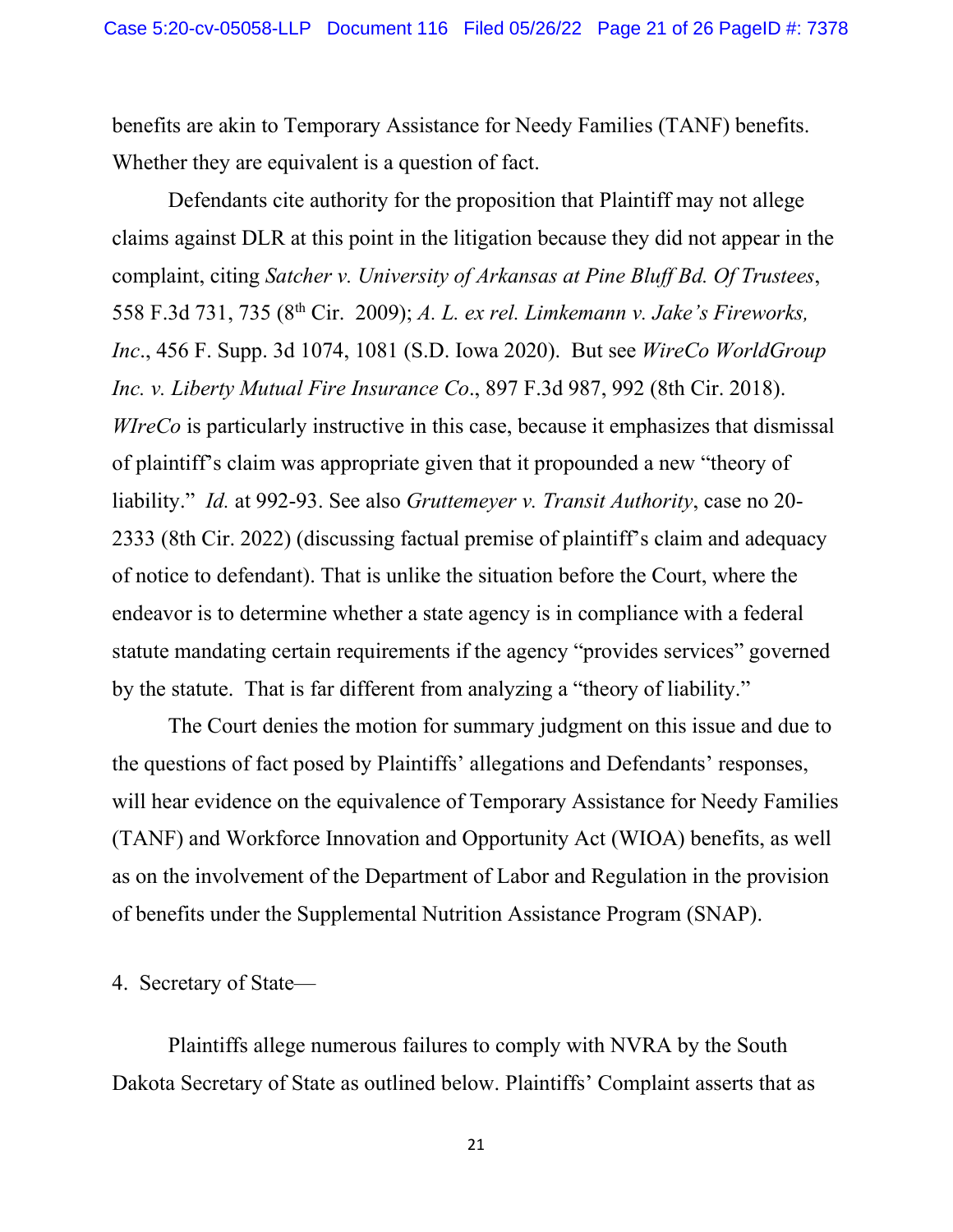the chief elections official in the state, the Secretary of State has obligations with respect to implementation of the NVRA, with which he has not complied. (Doc. 44, ¶¶ 67, 80, 178, 180) (PSUF 136, 147, 153-54, 248-52, 343). Plaintiffs' focus appears to be on a lack of training, guidance, and monitoring of DPS and DSS. (Doc. 77, PgID 692-99). Defendants do not dispute these facts. (Doc. 94). Defendants assert that Plaintiffs' Complaint does not allege specific noncompliance by the Secretary of State, other than with the change of address problem (Doc. 93, PgID 2570), so is barred from raising any additional allegations now.

From the earliest stage of the dispute between the parties, the Plaintiffs have advised the Secretary of State, as chief elections officer, of areas of possible noncompliance with the NVRA. The Plaintiffs' letter of May 20, 2020 is addressed to the Secretary of State and asks the Secretary to take remedial action with respect to the agencies under his supervision. (Doc. 44-1). The Court will determine whether and to what extent the Secretary has failed to comply with NVRA, given that the Secretary's obligation to comply with the statute is independent of Plaintiffs' allegations in the Complaint. There is no problem with adequate notice, given that the Secretary of State was a recipient of the Plaintiffs' May 2020 letter concerning possible violations of the NVRA and has participated in this lawsuit which followed.

The NVRA requires that each state designate an officer to coordinate NVRA responsibilities, as provided in 52 U.S.C. § 20509 which reads as follows:

Each State shall designate a State officer or employee as the chief State election official to be responsible for coordination of State responsibilities under this chapter.

S.D.C.L. § 12-1-5 creates the state board of elections and designates the Secretary of State as its Chair. S.D.C.L. §12-4-33 provides: "The secretary of state is the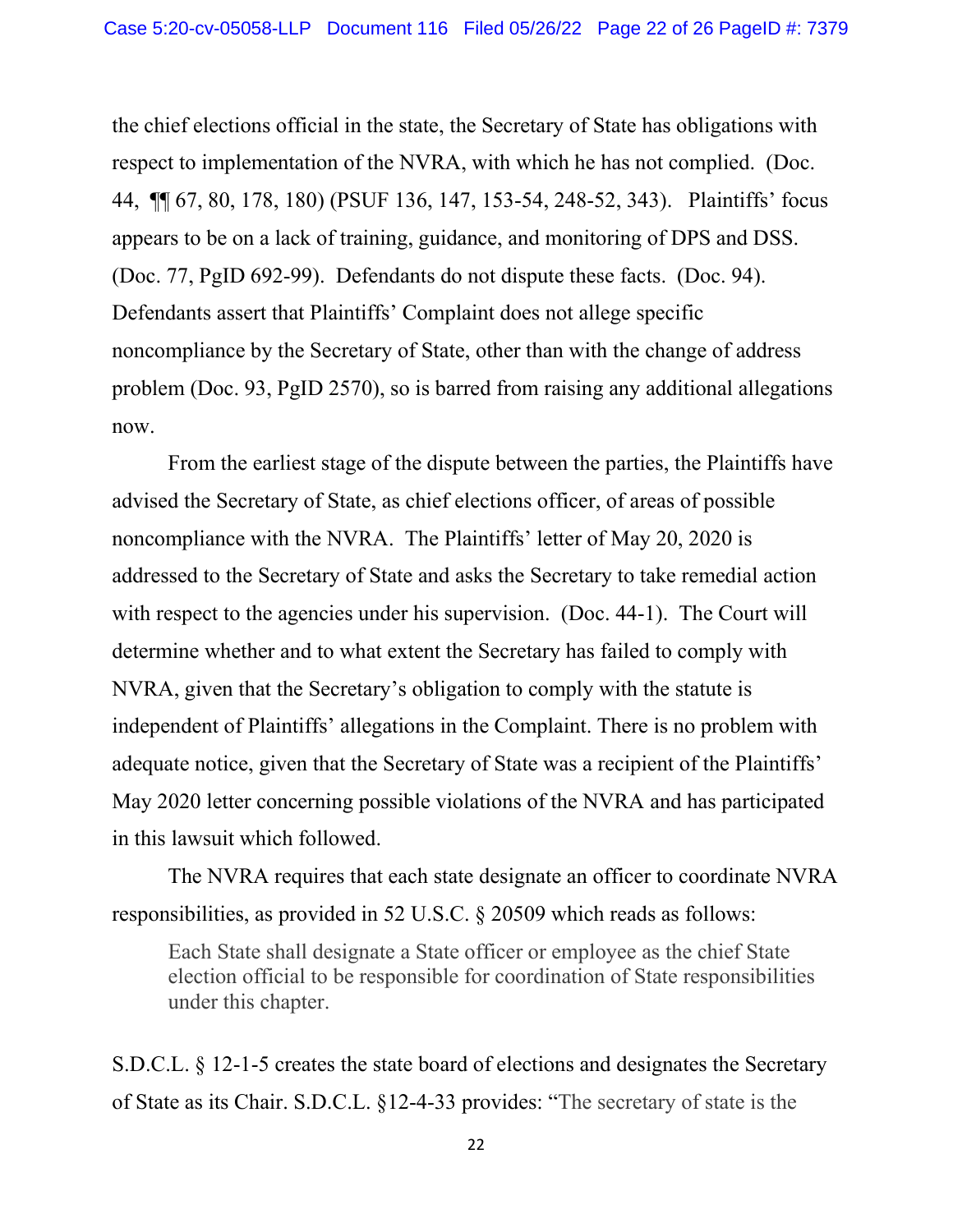chief state election official pursuant to section 10 of the National Voter Registration Act of 1993."

a. Failure to provide adequate training—Plaintiffs allege the Secretary of State has not provided adequate training to public assistance agencies and the County Auditors, (PSUF 166, 168-70, 177-81, concerning their obligations under NVRA. (Doc. 77, PgID 693-94). Defendants assert that Plaintiffs' Complaint does not specifically address these agencies, (Doc. 93, PgID 2570). Defendants also assert the training is adequate and dispute some of the facts alleged by Plaintiffs. (Id., PgID 2571; Doc. 94).

With respect to County Auditors, S.D.C.L. § 12-4-2 provides as follows: "The county auditor has complete charge of maintaining and safeguarding the voter registration records in the county." As is evident, this statute makes the County Auditor an integral part of the voter registration process. To the extent that errors at the DPS and DSS level occur, they prevent the County Auditor from complying with the dictates of this statute. Where lack of training and oversight of DPS's and DSS's activities by the Secretary of State with respect to NVRA prevent the County Auditors from complying with S.D.C.L. § 12-4-2, in turn, the Secretary of State's oversight is deficient and the Court grants Plaintiffs' motion for summary judgment on this issue.

The Court has determined that both DPS, § 1 above, and DSS, § 2 above, have erred in several ways in implementation of NVRA. The Court finds that inadequate training and oversight have contributed to these deficiencies and grants Plaintiffs' motion for summary judgment on this issue.

b. Failure to provide accurate information to voter registration agencies— Plaintiffs allege the Secretary of State failed to provide accurate information to County Auditors and voter registration agencies, by failing to instruct on their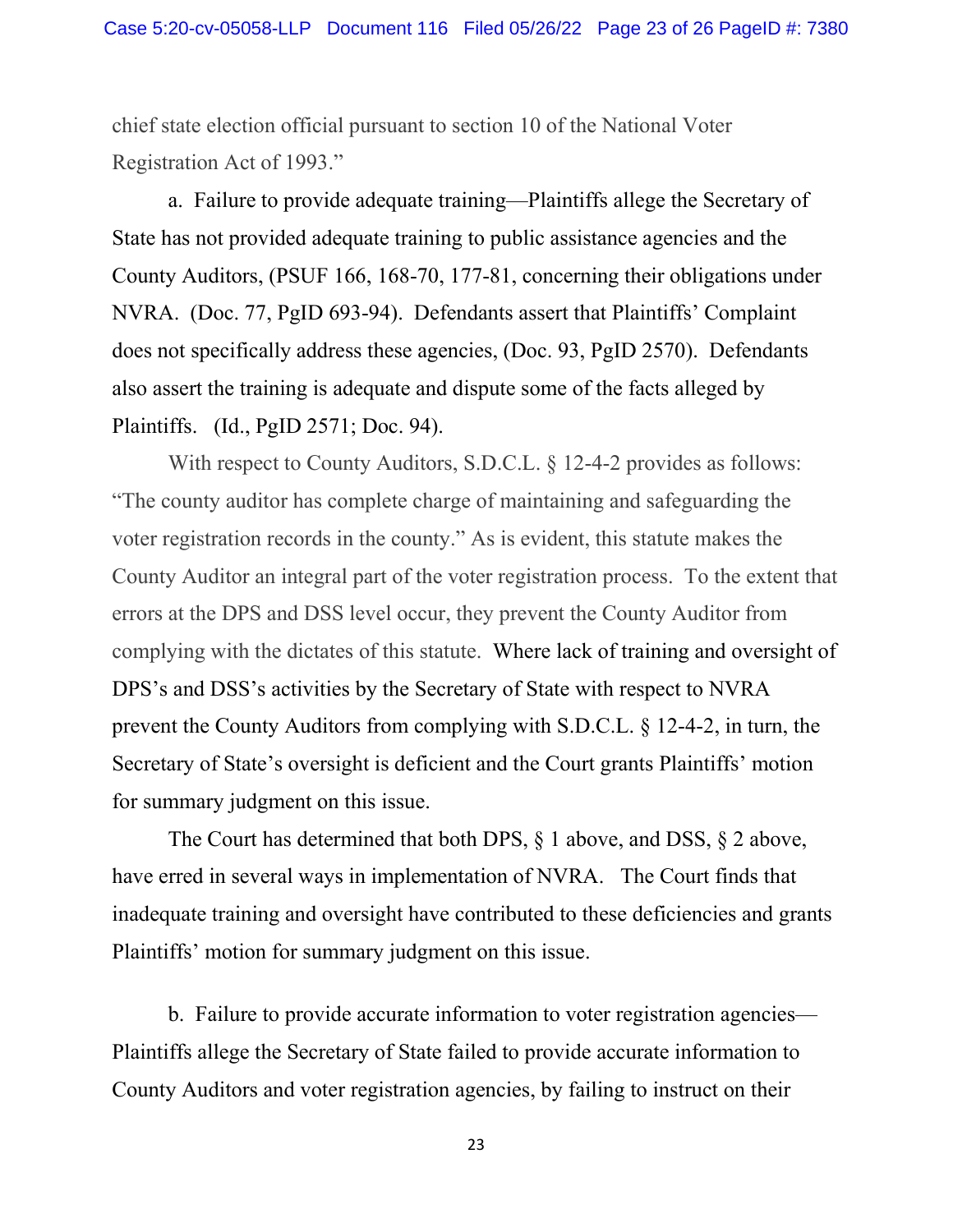obligations under the NVRA. (Doc. 77, PgID 695). Plaintiffs assert that agencies were told incorrectly to forward incomplete voter registration applications to County Auditors, and the forwarding agencies and Auditors were not told how to address errors, including lack of an address (Id.) Plaintiffs also allege the agencies were not given correct information on the proper response when an individual lacked a driver's license or Social Security number. (Id.). Defendants respond that the agencies are properly trained on these issues. (Doc. 93, PgID 2571-72).

The Court determines that the Secretary's past failure to provide correct information to the voter registration agencies in this regard constitutes a violation of the NVRA, and grants Plaintiffs' motion for Summary Judgment on this issue.

c. Impact on failings of DPS—Plaintiffs allege Defendants have failed to conduct proper oversight in accordance with 52 U.S.C. § 20509, quoted above, § 4. Plaintiffs allege the Secretary of State's lack of leadership has resulted in inadequate training of DPS personnel, insufficient oversight, and computer errors. (Doc. 77, PgID 696-98) (PSUF 105-118, 120-22, 212-226). Defendants dispute the facts asserted by Plaintiffs, in part as to substance and in part as to form, and respond that the Secretary's actions have been adequate to comply with NVRA. (Doc. 93, PgID 2572-74).

The Court has granted summary judgment to Plaintiffs with respect to DPS's violations detailed in § 1, above. The Court finds the Secretary of State, as the chief elections officer responsible for implementation of NVRA, contributed to these failings through inadequate training and oversight, and therefore grants summary judgment to Plaintiffs on this issue.

d. Failure to monitor public assistance agencies—Plaintiffs allege the Secretary of State has failed to monitor public assistance agencies' compliance with the NVRA, and names the Department of Social Services, Department of Labor and Regulation, and Department of Health in this regard. (Doc. 77, PgID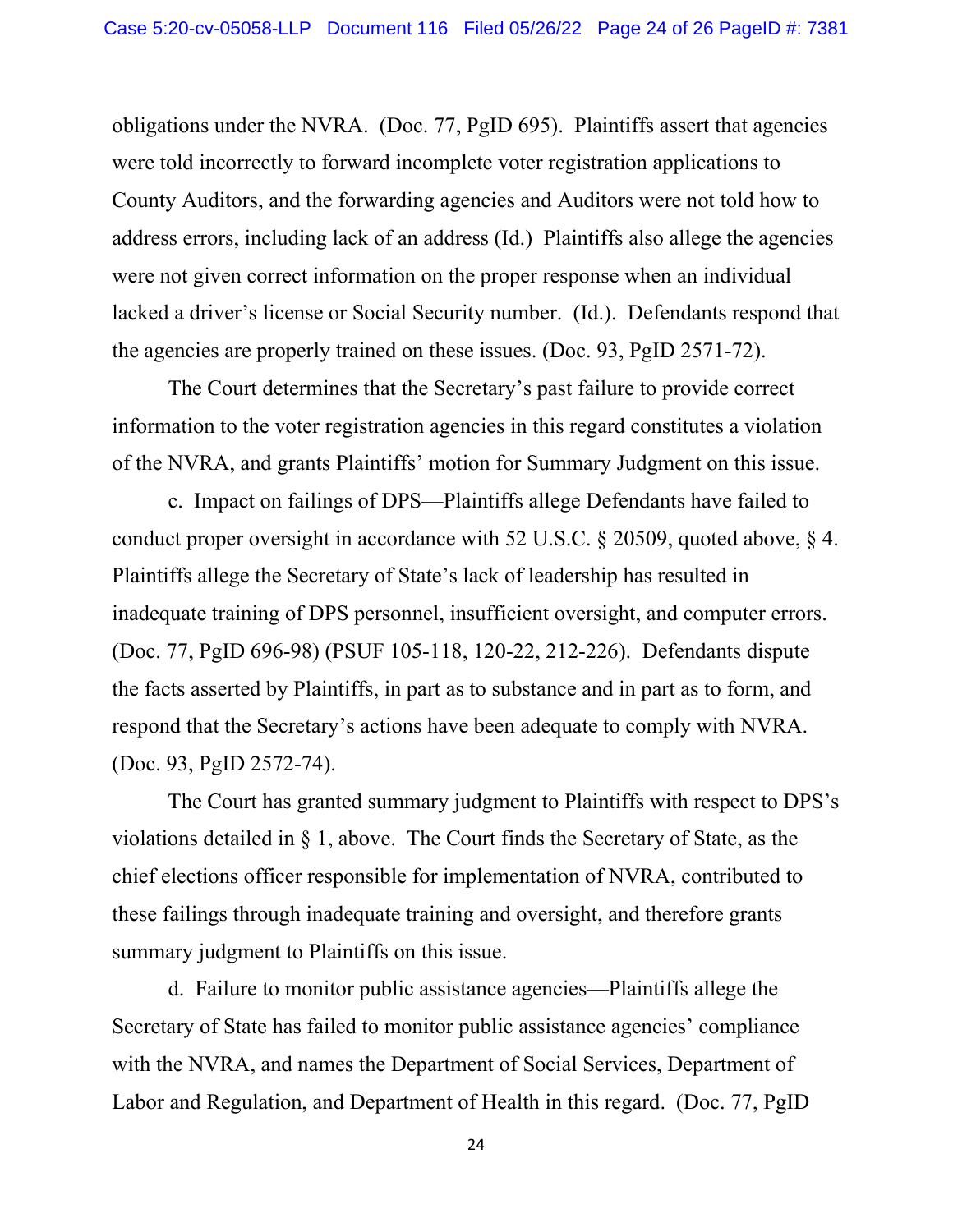698-99). Defendants resist this characterization of the Secretary of State's oversight, (Doc. 93, PgID 2574), and also argue Plaintiffs cannot for the first time allege lack of supervision of an additional agency, i.e., the Department of Health through its administration of the Women, Infants, and Children (WIC) Program. Defendants assert the Secretary's supervision of the public assistance agencies with respect to NVRA is sufficient.

(1) The Court has granted summary judgment with respect to the failure of the Department of Social Services to comply with NVRA, see § 2, above. The Court finds the Secretary of State contributed to these failings through inadequate training and oversight of DSS, and therefore grants summary judgment to Plaintiffs on this issue.

(2) The Court has deferred judgment with respect to DLR at Plaintiffs' request. Summary judgment on this issue is denied.

(3) The Plaintiffs have not supported their allegations about deficiencies in the Department of Health's role in NVRA and summary judgment on this issue is denied.

#### **CONCLUSION**

Plaintiffs have supported their claims of improper implementation of the NVRA by the Secretary of State, Department of Public Safety, and Department of Social Services as described above.

Accordingly, IT IS ORDERED as follows:

1. Plaintiffs' motion for summary judgment is granted as stated above with respect to the claims described in §§ 1.a; 1.b; 1.c; 1.d; 1.e; 2.a; 2.c(1); 2.c(2); 2.d; 2.f; 2.g; 4.a; 4.b; 4.c; 4.d(1).

2. Plaintiff's motion for summary judgment is denied as stated above with respect to the claims described in  $\S 2.b$ ; 2.e; 3; 4.d(2); 4.d(3).